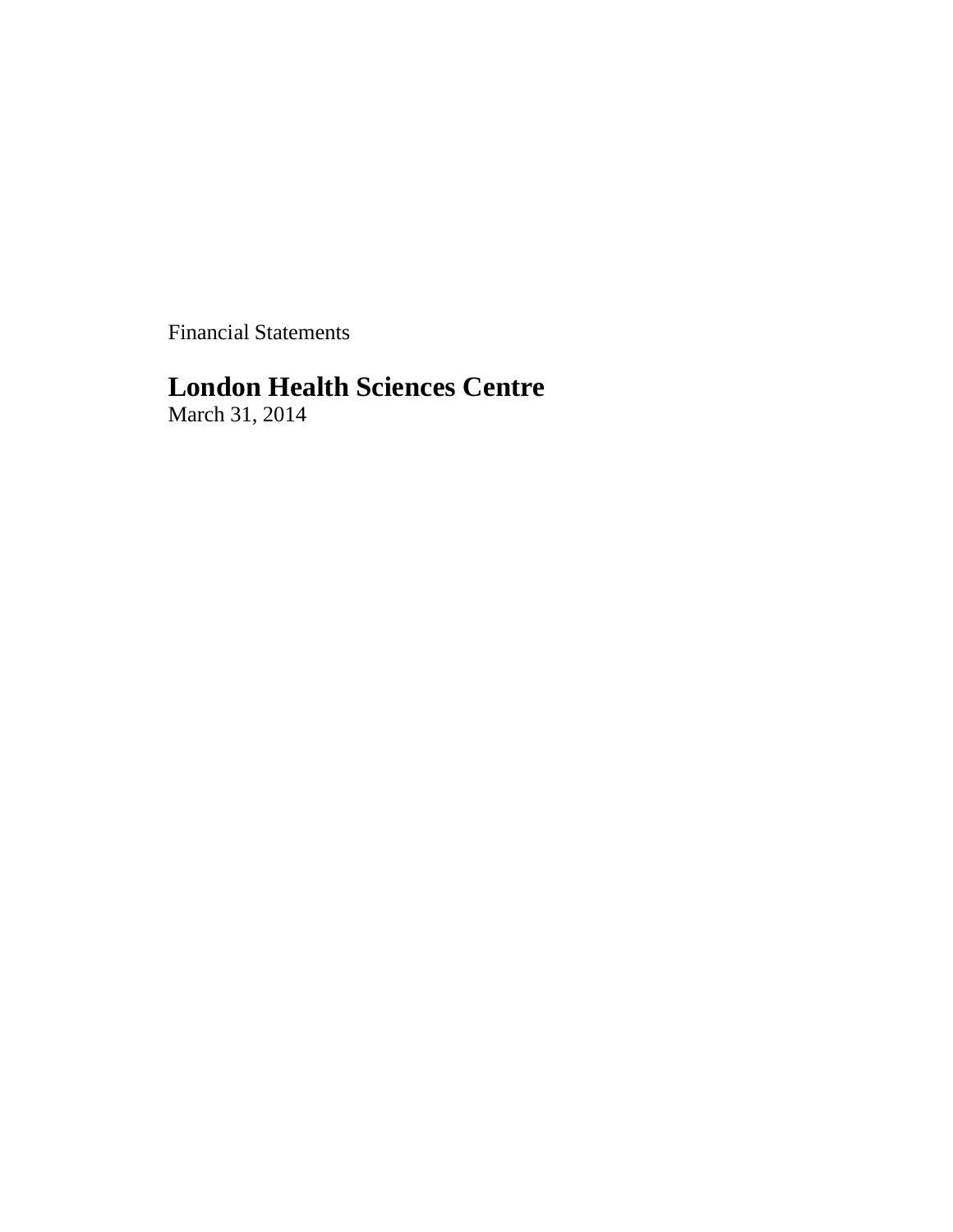## **MANAGEMENT'S REPORT**

The accompanying financial statements of **London Health Sciences Centre** [the "Centre"] have been prepared by Management, reviewed and recommended by the Finance and Audit Committee, and approved by the Board of Directors at their meeting on May 28, 2014.

The Board of Directors carries out its responsibility for the Centre's financial statements principally through its Finance and Audit Committee. The Finance and Audit Committee meets with Management and the internal and external auditors to review any significant accounting and auditing matters and discuss the results of audit examinations. The Finance and Audit Committee also reviews the financial statements and the auditors' report and submits its findings to the Board of Directors for their consideration in approving the financial statements.

The Centre maintains a system of internal accounting controls which is continually reviewed and improved to provide assurance that financial information is relevant, reliable, and accurate, and that assets are appropriately accounted for and adequately safe-guarded.

The financial statements have been prepared in accordance with Canadian public sector accounting standards. Where alternative accounting methods exist, Management has chosen those it deems most appropriate in the circumstances.

Murray Glendining, CPA, CA (signed) President and CEO

Shawn Gilhuly, MHA, CPA, CMA (signed) Vice President, Finance and Chief Financial Officer

London, Canada, May 28, 2014.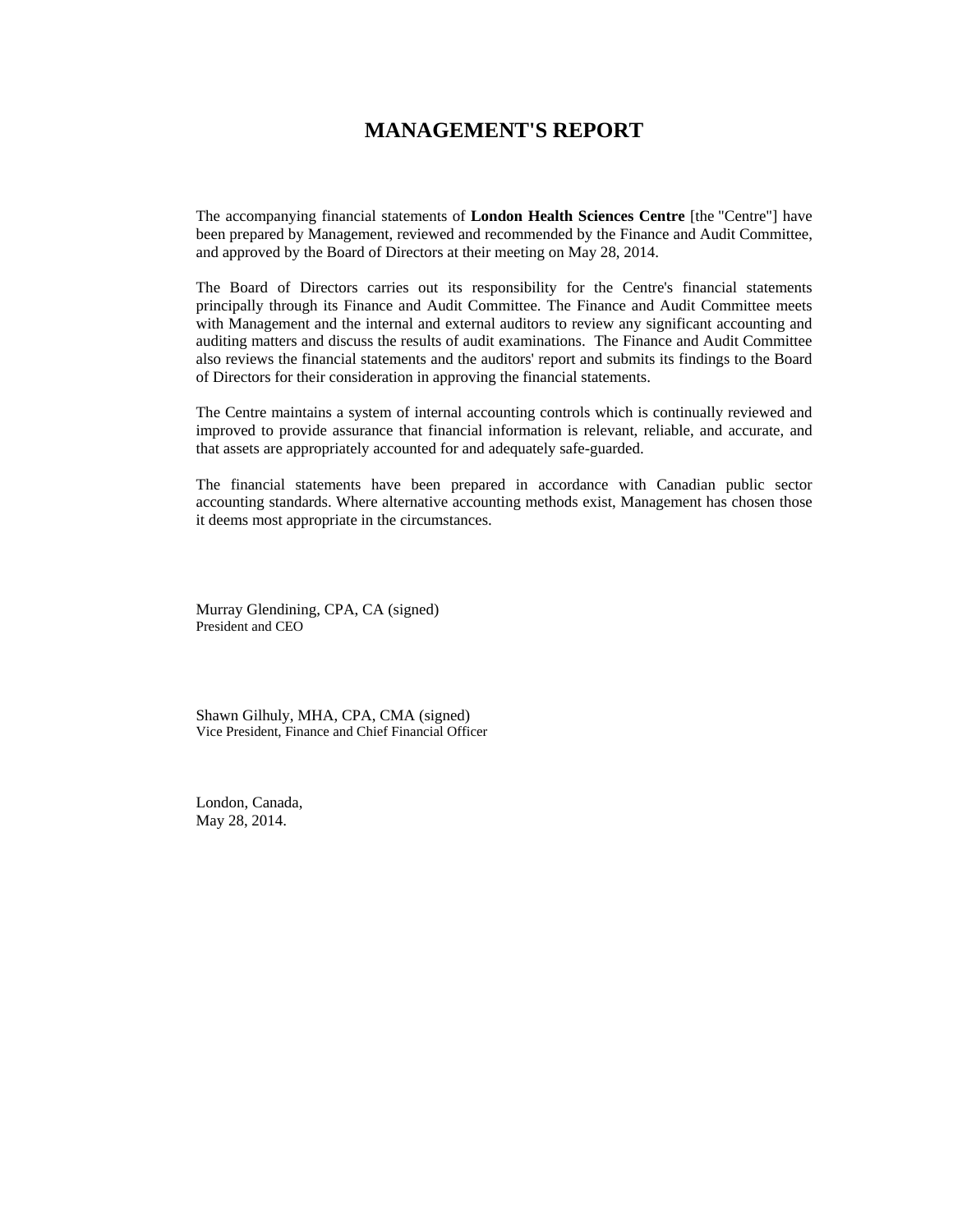## **INDEPENDENT AUDITORS' REPORT**

To the Board of Directors of **London Health Sciences Centre** 

#### **REPORT ON THE FINANCIAL STATEMENTS**

We have audited the accompanying financial statements of **London Health Sciences Centre**, which comprise the statement of financial position as at March 31, 2014 and the statements of changes in unrestricted net assets, remeasurement gains and losses, operations, and cash flows for the year then ended, and a summary of significant accounting policies and other explanatory information.

#### **Management's responsibility for the financial statements**

Management is responsible for the preparation and fair presentation of these financial statements in accordance with Canadian public sector accounting standards, and for such internal control as management determines is necessary to enable the preparation of financial statements that are free from material misstatement, whether due to fraud or error.

#### **Auditors' responsibility**

Our responsibility is to express an opinion on these financial statements based on our audit. We conducted our audit in accordance with Canadian generally accepted auditing standards. Those standards require that we comply with ethical requirements and plan and perform the audit to obtain reasonable assurance about whether the financial statements are free from material misstatement.

An audit involves performing procedures to obtain audit evidence about the amounts and disclosures in the financial statements. The procedures selected depend on the auditors' judgment, including the assessment of the risks of material misstatement of the financial statements, whether due to fraud or error. In making those risk assessments, the auditors consider internal control relevant to the entity's preparation and fair presentation of the financial statements in order to design audit procedures that are appropriate in the circumstances, but not for the purpose of expressing an opinion on the effectiveness of the entity's internal control. An audit also includes evaluating the appropriateness of accounting policies used and the reasonableness of accounting estimates made by management, as well as evaluating the overall presentation of the financial statements.

We believe that the audit evidence we have obtained is sufficient and appropriate to provide a basis for our audit opinion.

#### **Opinion**

In our opinion, the financial statements present fairly, in all material respects, the financial position of **London Health Sciences Centre** as at March 31, 2014 and the results of its operations and its cash flows for the year then ended in accordance with Canadian public sector accounting standards.

#### **REPORT ON OTHER LEGAL AND REGULATORY REQUIREMENTS**

As required by the Corporations Act (Ontario), we report that, in our opinion, Canadian public sector accounting standards have been applied on a basis consistent with the preceding year.

Ernst & Young UP<br>London, Canada, Chartered Accountants

May 28, 2014. Licensed Public Accountants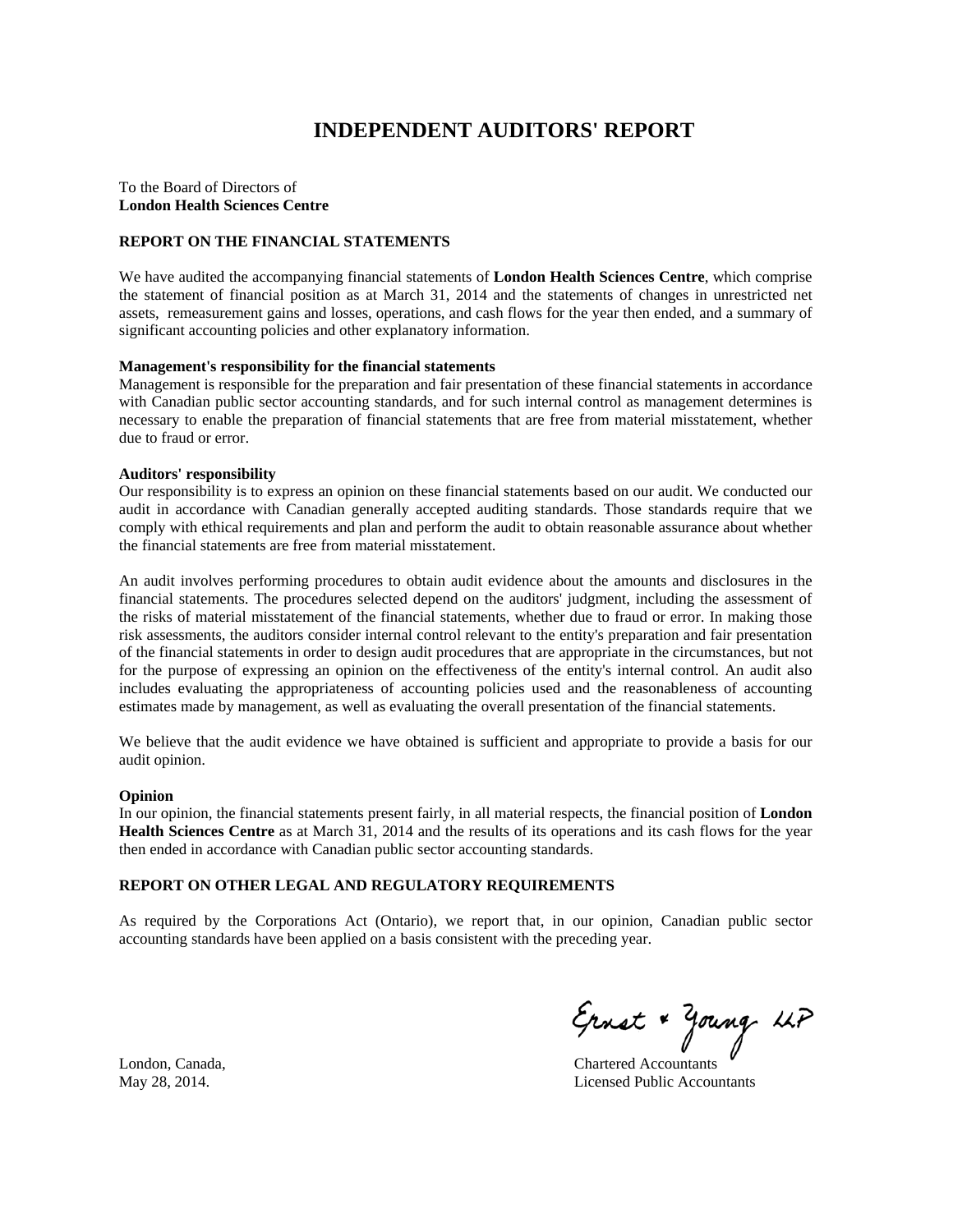

## **STATEMENT OF FINANCIAL POSITION**

As at March 31 *[in thousands]*

|                                                                           | 2014<br>S        | 2013<br>\$.       |
|---------------------------------------------------------------------------|------------------|-------------------|
|                                                                           |                  |                   |
| <b>ASSETS</b>                                                             |                  |                   |
| <b>Current</b>                                                            |                  |                   |
| Cash and cash equivalents [note $14(e)$ ]                                 | 176,571          | 191,143           |
| Restricted cash and cash equivalents [note 4]                             | 32,541           | 18,912            |
| Accounts receivable                                                       |                  |                   |
| Ministry of Health & Long-Term Care [MOHLTC] and South West Local         |                  |                   |
| Health Integration Network [SW-LHIN]                                      | 48,141           | 13,266            |
| Patient and other                                                         | 40,576           | 37,298            |
| Due from related entities [note 16]                                       | 24,061           | 26,711            |
| Inventories                                                               | 9,090            | 7,912             |
| Prepaid expenses                                                          | 6,068            | 4,606             |
|                                                                           | 337,048          | 299,848           |
| Restricted cash and portfolio investments [note 4]                        | 7,660            | 4,042             |
| Investment in joint ventures [note 17]                                    | 7,271            | 6,750             |
| Capital assets, net [note 5]                                              | 951,384          | 923,751           |
|                                                                           | 1,303,363        | 1,234,391         |
|                                                                           |                  |                   |
| <b>LIABILITIES AND NET ASSETS</b>                                         |                  |                   |
| <b>Current</b>                                                            | 115,301          | 102,825           |
| Accounts payable and accrued charges                                      | 38,324           |                   |
| Accounts payable with respect to construction in progress [note $14(c)$ ] |                  |                   |
| Accounts payable - MOHLTC and SW-LHIN [note 14(e)]                        | 24,028           | 61,107            |
| Current portion of long-term liabilities [note 7]                         | 4,796            | 4,647             |
| Capital lease obligations [note 10]                                       | 3,292            | 2,227             |
| Deferred contributions [note 12]                                          | 8,317<br>194,058 | 14,335<br>185,141 |
|                                                                           | 109,605          | 110,610           |
| Long-term liabilities [note 7]<br>Interest rate swaps [note 8]            | 12,578           | 17,977            |
|                                                                           | 6,251            | 3,130             |
| Capital lease obligations [note 10]<br>Deferred contributions [note 12]   | 1,500            |                   |
| Deferred capital contributions [note 11]                                  | 674,667          |                   |
|                                                                           |                  | 657,557           |
|                                                                           | 998.659          | 974,415           |
| Commitments and contingencies [note 14]                                   |                  |                   |
| <b>NET ASSETS</b>                                                         |                  |                   |
| Unrestricted net assets                                                   | 317,282          | 277,953           |
| Accumulated remeasurement losses                                          | (12,578)         | (17, 977)         |

*See accompanying notes to financial statements*

On behalf of the Board of Directors:

Ruthe Anne Conyngham (signed) Michelle Faysal (signed) Michelle Faysal (signed) Chair, Board of Directors

**1,303,363** 1,234,391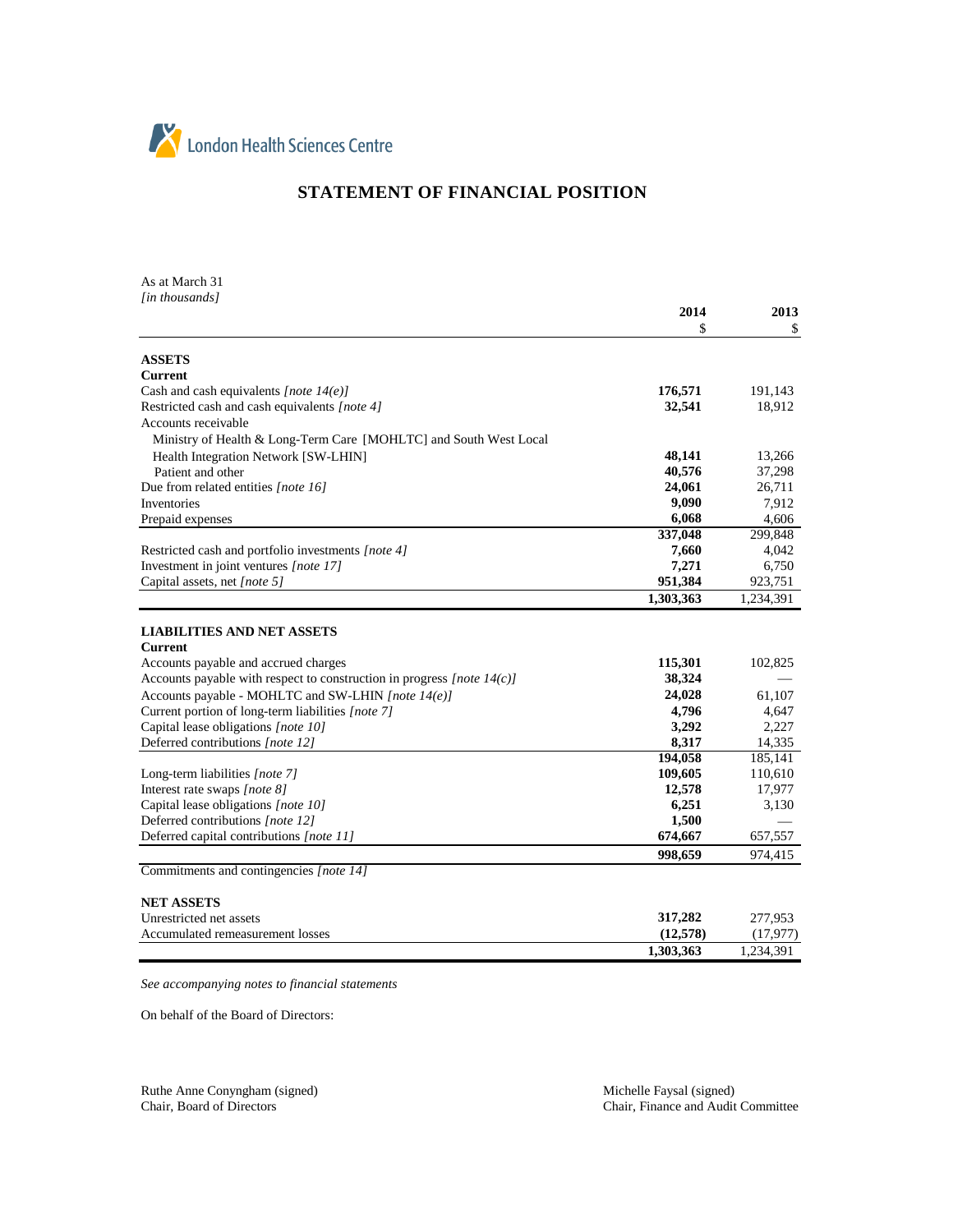

## **STATEMENT OF CHANGES IN UNRESTRICTED NET ASSETS**

Year ended March 31 *[in thousands]*

|                                                                                                    | 2014<br>S | 2013<br>S        |
|----------------------------------------------------------------------------------------------------|-----------|------------------|
| Unrestricted net assets, beginning of year                                                         | 277,953   | 228,969          |
| Reclassification of unrealized loss on interest rate<br>swap due to adoption of PS 3450<br>Surplus | 39,329    | 16,880<br>32,104 |
| Unrestricted net assets, end of year                                                               | 317,282   | 277,953          |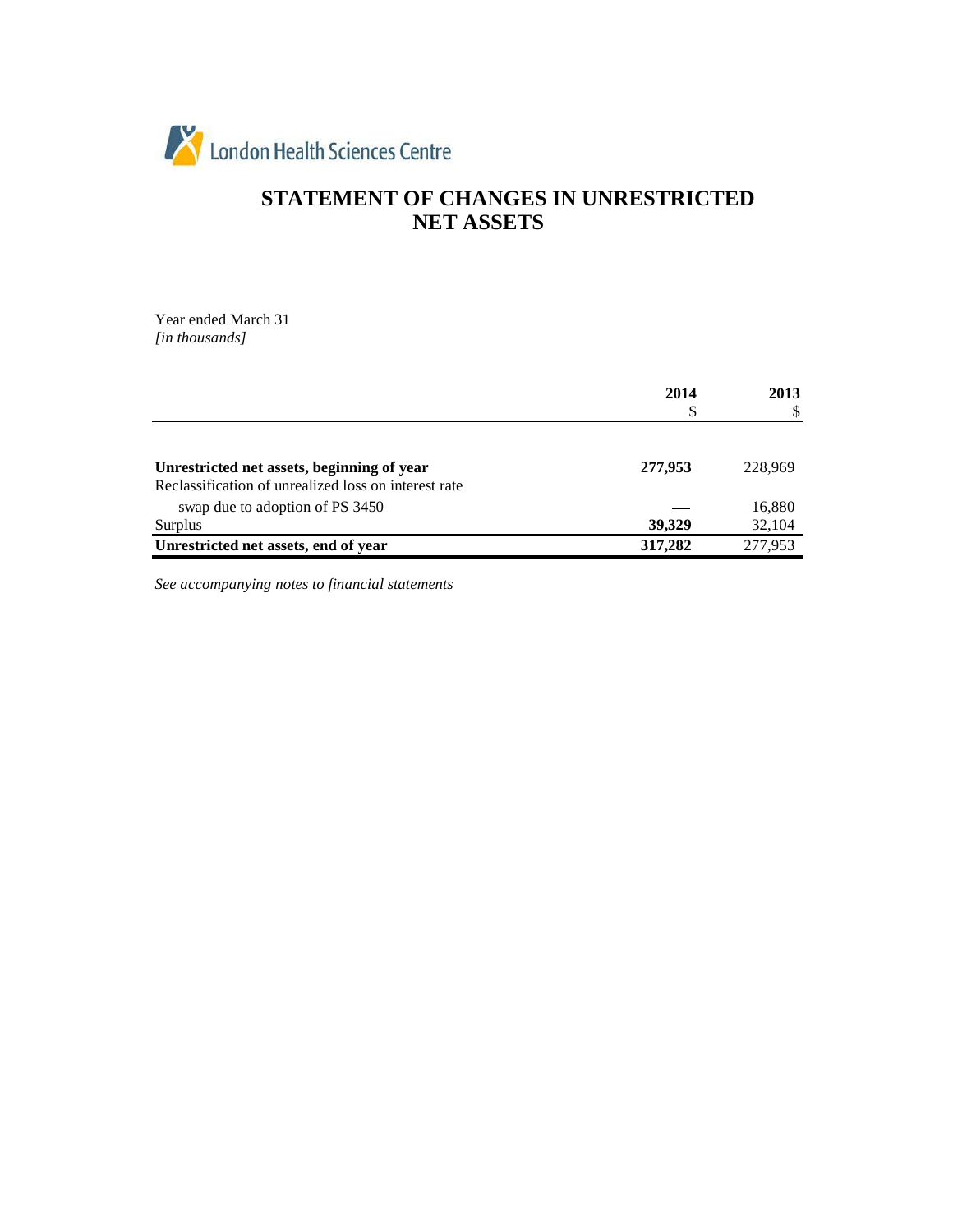

## **STATEMENT OF REMEASUREMENT GAINS AND LOSSES**

Year ended March 31 *[in thousands]*

|                                                              | 2014      | 2013     |
|--------------------------------------------------------------|-----------|----------|
|                                                              |           |          |
|                                                              |           |          |
| Accumulated remeasurement losses, beginning of year          | (17, 977) |          |
| Reclassification of unrealized loss on interest rate         |           |          |
| swap due to adoption of PS 3450                              |           | (16,880) |
| Unrealized gain (loss) on interest rate swaps                | 6,025     | (1,636)  |
| Realized (gain) loss reclassified to statement of operations | (626)     | 539      |
| Accumulated remeasurement losses, end of year                | (12,578)  | (17,977) |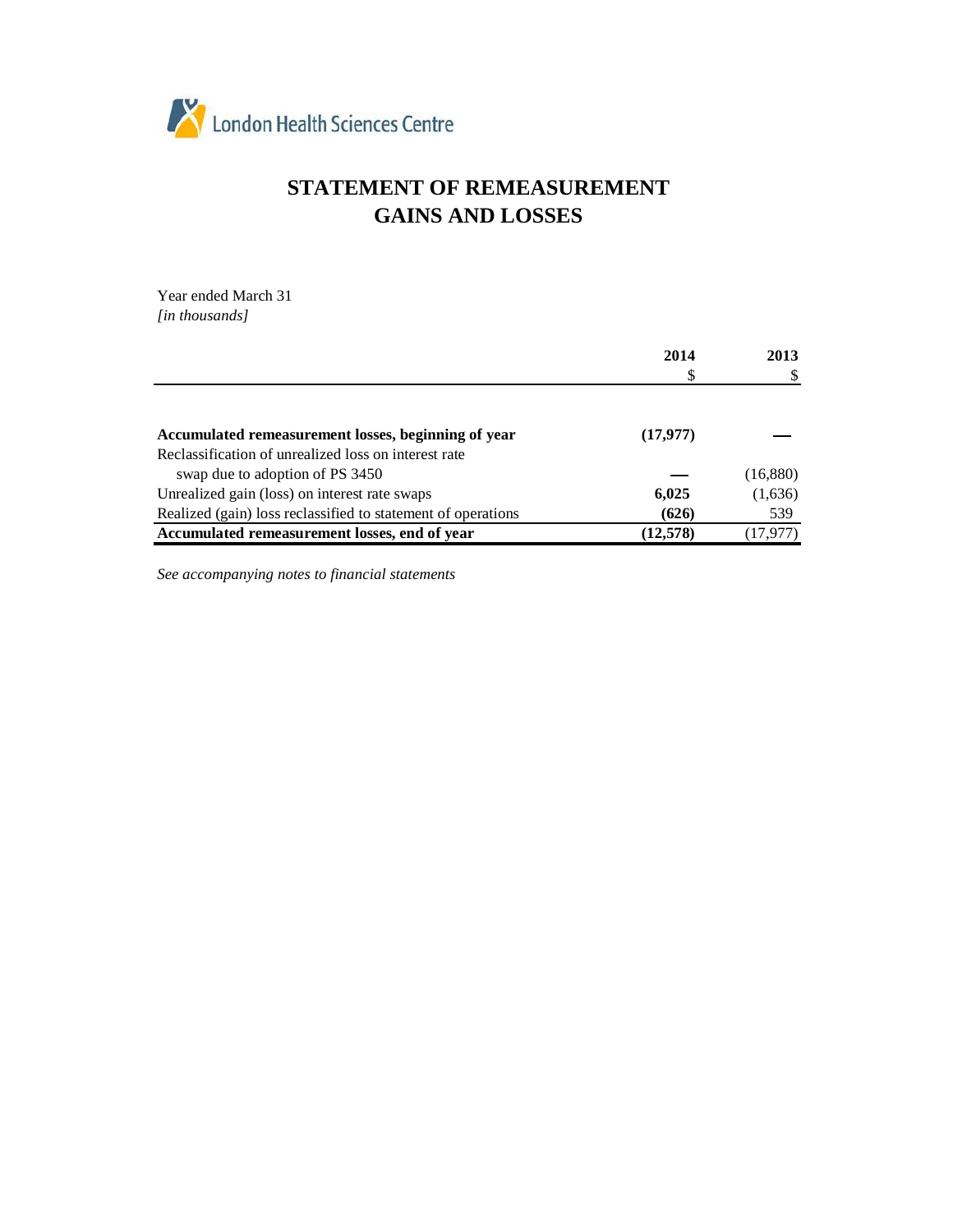

## **STATEMENT OF OPERATIONS**

Year ended March 31 *[in thousands]*

|                                                | 2014      | 2013      |
|------------------------------------------------|-----------|-----------|
|                                                | S         | \$        |
| <b>Revenues</b>                                |           |           |
| <b>MOHLTC and SW-LHIN</b>                      | 948,082   | 926,298   |
| Non-patient                                    | 116,700   | 96,256    |
| Patient                                        | 53,771    | 55,419    |
| Preferred accommodation                        | 14,887    | 14,788    |
| Amortization of deferred capital contributions | 26,382    | 28,305    |
| Interest                                       | 2,486     | 3,280     |
|                                                | 1,162,308 | 1,124,346 |
|                                                |           |           |
| <b>Expenses</b>                                |           |           |
| Salaries and wages                             | 613,893   | 606,770   |
| Employee benefits [note 15]                    | 125,784   | 123,211   |
| Supplies and other                             | 138,531   | 127,307   |
| Medical and surgical supplies                  | 87,137    | 84,385    |
| Drugs                                          | 90,477    | 87,882    |
| Amortization of capital assets                 | 57,976    | 53,325    |
| Interest and other [note 7]                    | 8,052     | 7,984     |
|                                                | 1,121,850 | 1,090,864 |
| Surplus before undernoted items                | 40,458    | 33,482    |
| Restructuring and amalgamation costs [note 19] |           | (1,078)   |
| MOHLTC restructuring funding                   |           | 552       |
| Loss on equity investments [note 17]           | (1,129)   | (852)     |
| <b>Surplus</b>                                 | 39,329    | 32,104    |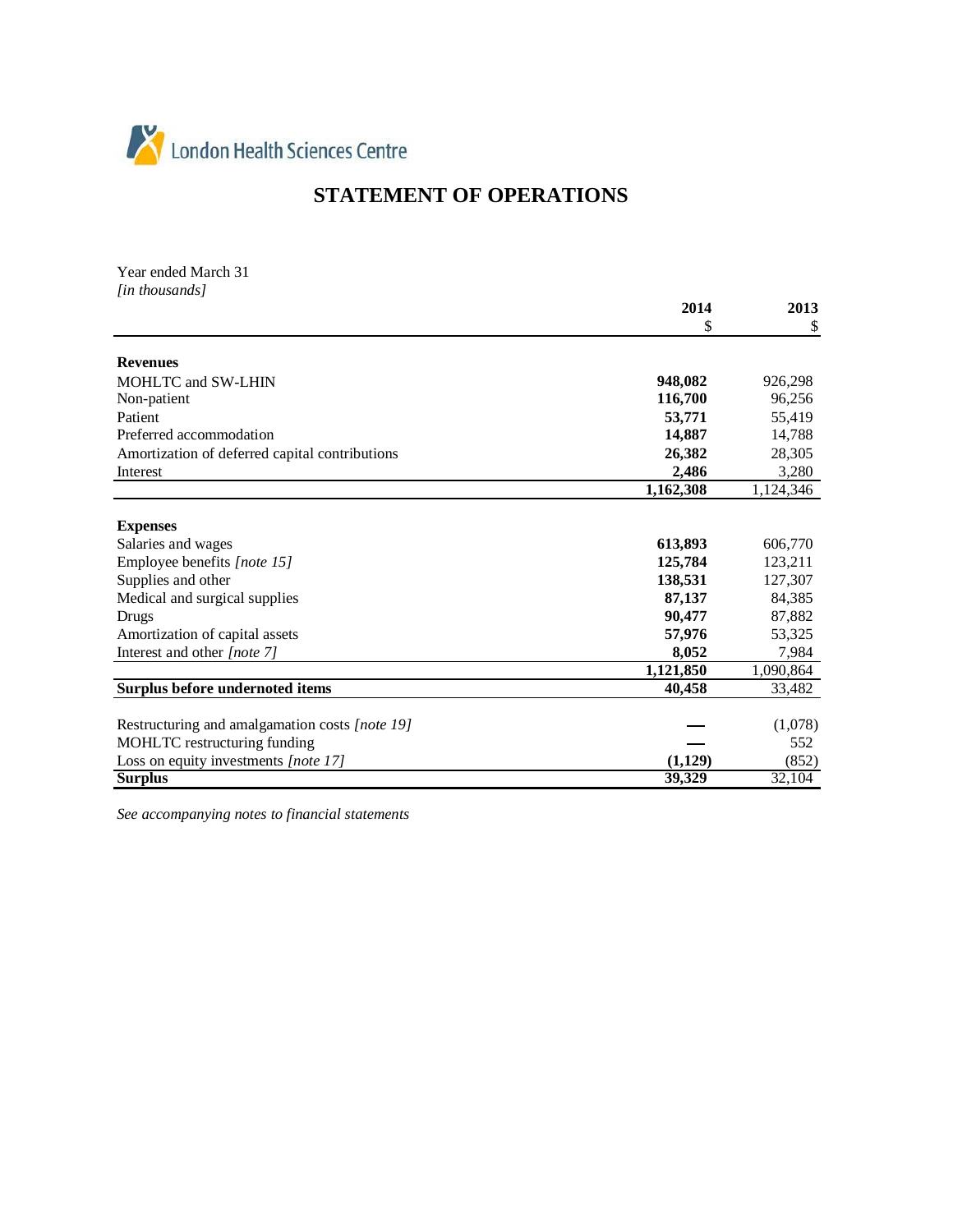

## **STATEMENT OF CASH FLOWS**

Year ended March 31 *[in thousands]*

|                                                                                    | 2014      | 2013       |
|------------------------------------------------------------------------------------|-----------|------------|
|                                                                                    | \$        | \$         |
|                                                                                    |           |            |
| <b>CASH PROVIDED BY (USED IN):</b>                                                 |           |            |
| <b>OPERATING ACTIVITIES</b>                                                        |           |            |
| Surplus                                                                            | 39,329    | 32,104     |
| Add (deduct) non-cash items:                                                       |           |            |
| Amortization of capital assets                                                     | 57,976    | 53,325     |
| Amortization of deferred capital contributions                                     | (26, 382) | (28, 305)  |
| Increase in capital lease obligations                                              | 7,219     | 4,231      |
| (Decrease) increase in deferred contributions related to future operating expenses | (4, 518)  | 1,563      |
|                                                                                    | 73,624    | 62,918     |
| Net change in non-cash working capital items [note 13]                             | (65,396)  | (412)      |
| Cash provided by operating activities                                              | 8,228     | 62,506     |
| <b>FINANCING ACTIVITIES</b>                                                        |           |            |
| Contributions received related to capital assets                                   | 43,308    | 45,384     |
| Increase (decrease) in accounts payable with respect to construction in progress   | 38,324    | (13,213)   |
| Increase in other long-term liabilities                                            | 2,426     | 3,972      |
| Decrease (increase) in due from related entities                                   | 2,650     | (5,703)    |
| Repayment of long-term debt                                                        | (3,282)   | (3,101)    |
| Payment of capital lease obligations                                               | (3,033)   | (1, 840)   |
| Cash provided by financing activities                                              | 80,393    | 25,499     |
| <b>INVESTING ACTIVITIES</b>                                                        |           |            |
| (Increase) decrease in restricted cash and portfolio investments, net              | (3,618)   | 143        |
| Increase in investment in joint ventures                                           | (521)     | (328)      |
| Increase in restricted cash and cash equivalents                                   | (13, 629) | (18, 912)  |
| Cash used in investing activities                                                  | (17,768)  | (19,097)   |
| <b>CAPITAL ACTIVITIES</b>                                                          |           |            |
| Purchase of capital assets                                                         | (85, 425) | (100, 481) |
| Cash used in capital activities                                                    | (85, 425) | (100, 481) |
| Net decrease in cash and cash equivalents during the year                          | (14, 572) | (31,573)   |
| Cash and cash equivalents, beginning of year                                       | 191,143   | 222,716    |
| Cash and cash equivalents, end of year                                             | 176,571   | 191,143    |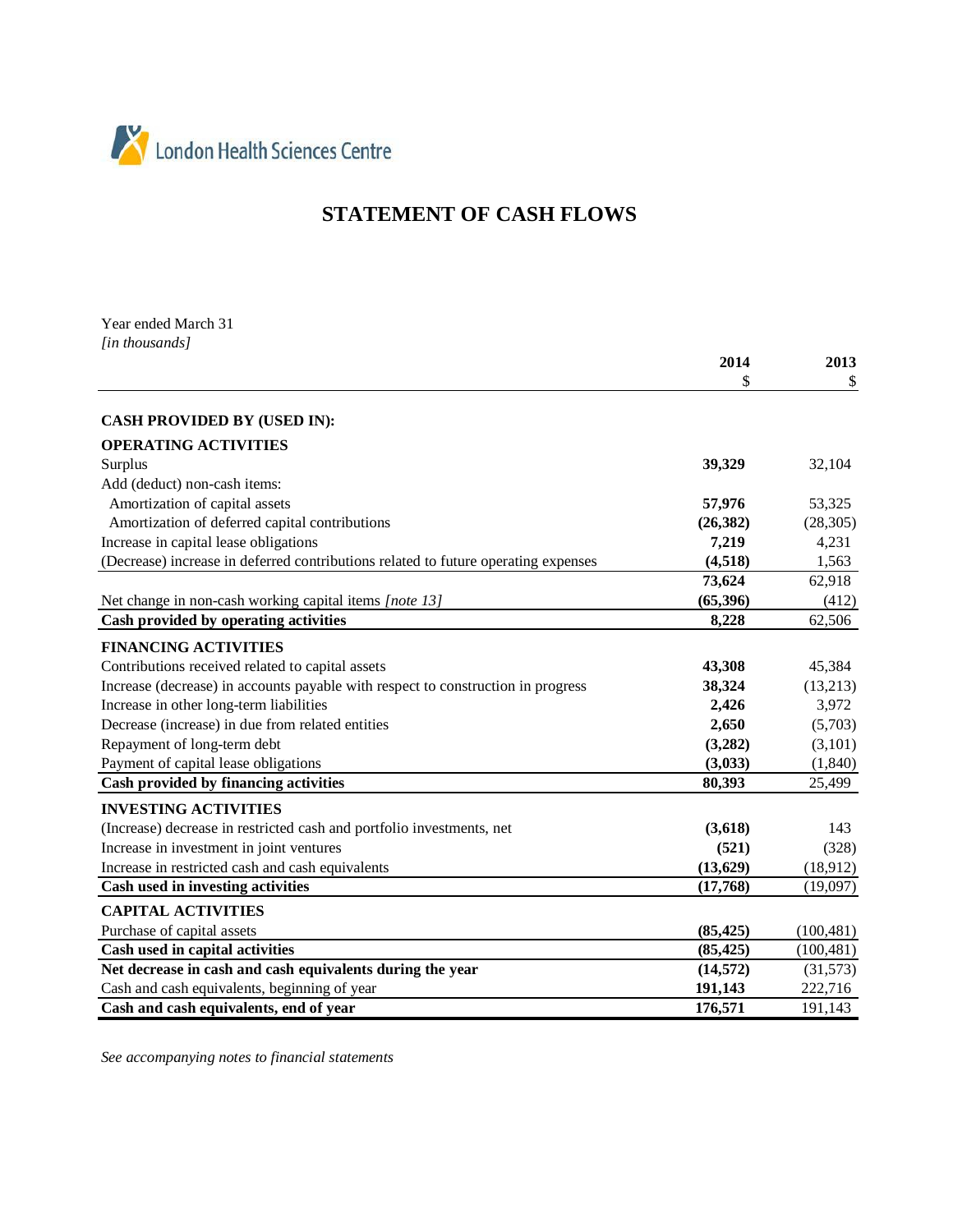March 31, 2014 [in thousands of dollars]

### **1. PURPOSE OF THE ORGANIZATION**

London Health Sciences Centre [the "Centre"] was incorporated without share capital under the Corporations Act of Ontario. The Centre is a registered charity under the Income Tax Act (Canada) and, as such, is exempt from income taxes. The Centre is dedicated to excellence in patient care, teaching and research and is one of Canada's largest acute-care teaching hospitals.

The Centre receives the majority of its operating funding from the Province of Ontario in accordance with budget policies established by the Ontario Ministry of Health and Long-Term Care ["MOHLTC"] and the South West Local Health Integration Network ["SW-LHIN"]. Capital redevelopment expenditures are primarily funded by the MOHLTC and philanthropic contributions.

The Centre operates under a Hospital Service Accountability Agreement ["H-SAA"] and a Multi-Sector Service Accountability Agreement ["M-SAA"] with the SW-LHIN. These agreements set out the rights and obligations of the two parties in respect of funding provided to the Centre. The H-SAA and M-SAA set out the funding provided to the Centre together with performance standards and obligations that establish acceptable results for the Centre's performance. The Centre retains any excess or deficiency of revenue over expenses during the year in accordance with the H-SAA.

The Centre also signed Development Accountability Agreements ["DAAs"] with the MOHLTC on November 18, 2008 and July 11, 2011. The DAAs set out the conditions and funding obligations of the MOHLTC and the Centre for the redevelopment of capital assets. The DAA parameters and MOHLTC cost share agreements have been incorporated into project costs and funding commitments by the MOHLTC and the Centre for construction and equipment *[note 14].*

## **2. SUMMARY OF SIGNIFICANT ACCOUNTING POLICIES**

The financial statements have been prepared in accordance with the Chartered Professional Accountants of Canada Public Sector Handbook ["PS"] which sets out Canadian generally accepted accounting principles for government not-for-profit organizations ["GNPOs"] in Canada. The Centre has chosen to use the standards specified for GNPOs set out in PS 4200 to PS 4270. The significant accounting policies are summarized as follows:

### **[a] Revenue recognition**

 The deferral method of accounting for contributions is followed. Capital contributions for the purpose of acquiring depreciable capital assets are deferred and amortized on the same basis and over the same periods as the related capital assets.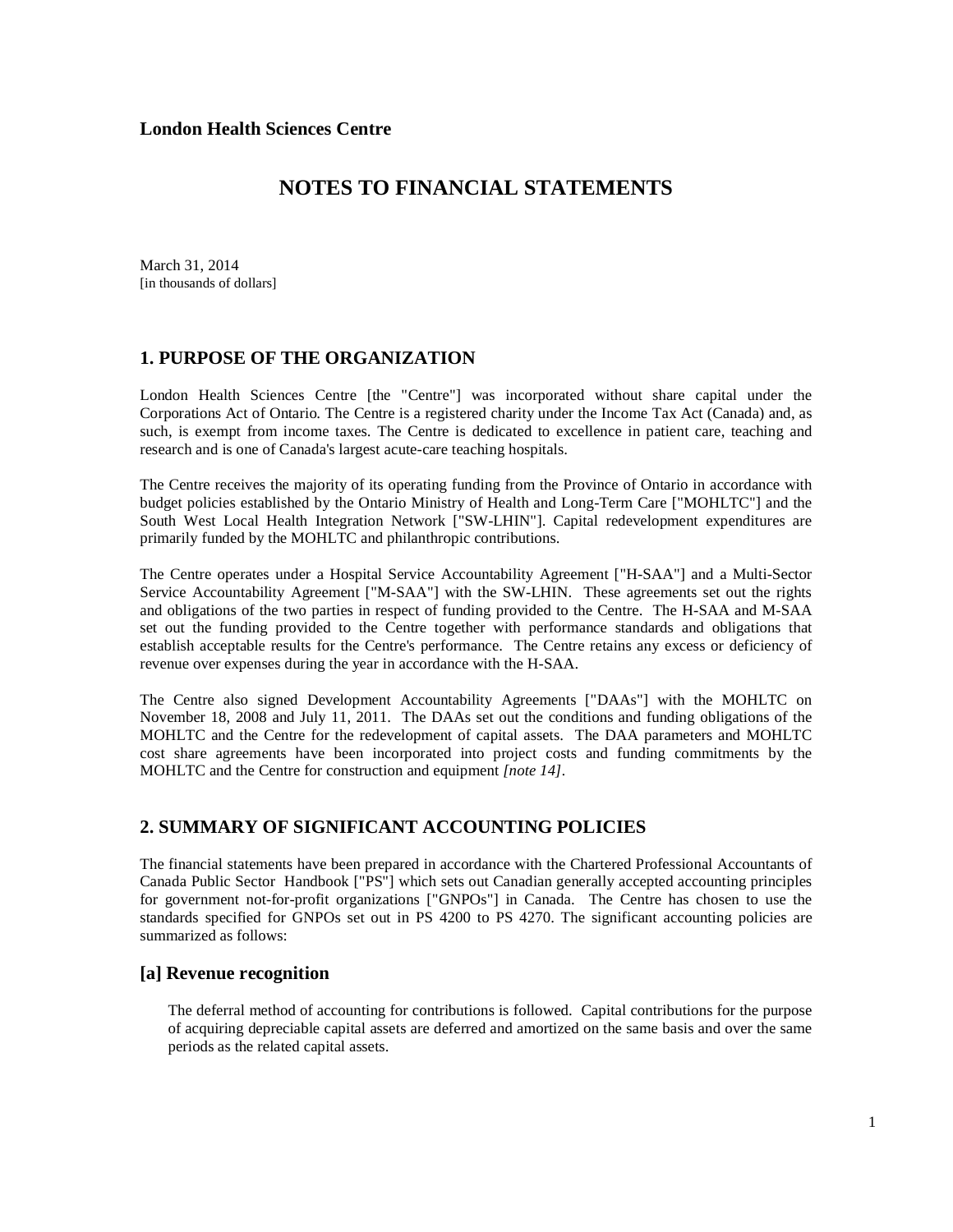## **NOTES TO FINANCIAL STATEMENTS**

March 31, 2014 [in thousands of dollars]

> Unrestricted funding is recognized as revenue if the amount to be received can be estimated and collection is reasonably assured. Externally restricted contributions are deferred and recognized as revenue in the period in which the related expenses are recognized.

> Investment income on unspent deferred capital contributions, if restricted for future use, is deferred as a component of such contributions. All other investment income is recognized as revenue when earned in the statement of operations.

### **[b] Inventory**

Inventory is valued at the lower of cost and net realizable value, which is considered to be current replacement cost on a first-in, first-out basis. Reviews for obsolete, damaged and expired items are done on a regular basis, and any items that are found to be obsolete, damaged or expired are written off when such determination is made.

### **[c] Cash, restricted cash and cash equivalents**

Cash consists of cash on deposit. Restricted cash and cash equivalents consist of cash on deposit and portfolio investments.

#### **[d] Investment in joint ventures**

 The Centre has interests in economic activities where there is shared ownership of these activities by the venturers. The accounts of these joint venture activities are included in the accompanying financial statements following the modified equity method. The modified equity method is a basis of accounting for the Centre's business partnerships, whereby the equity method of accounting is only modified to the extent the venturer's accounting policies are not adjusted to conform with those of the Centre.

### **[e] Capital assets**

 Capital assets are recorded at original cost. Amortization of cost and any corresponding deferred contribution is calculated on a straight-line basis over the estimated useful life of the asset. The amortization periods are as follows:

| $5 - 20$ years |
|----------------|
| $5 - 50$ years |
| 8 years        |
| $5 - 20$ years |
| $3 - 5$ years  |
|                |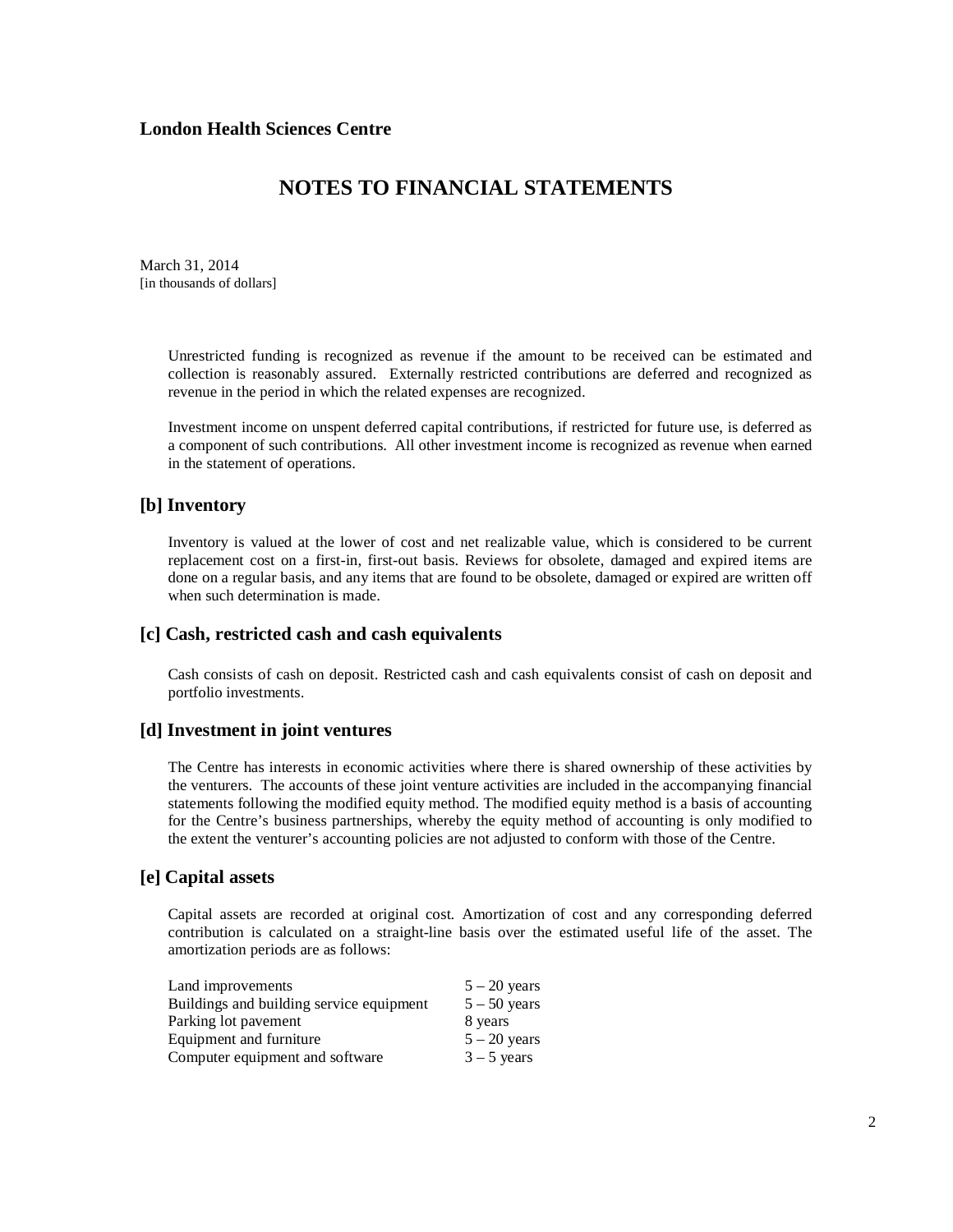## **NOTES TO FINANCIAL STATEMENTS**

March 31, 2014 [in thousands of dollars]

> Donated capital assets are recorded at fair market value at the date of contribution. Construction and projects in progress include construction and development costs and capitalized interest. No amortization is recorded until construction is substantially complete and the assets are ready for productive use.

> External labour and incremental internally reassigned personnel costs associated with specific projects are included in their cost, capitalized and amortized over the life of the project.

> When a capital asset no longer has any long-term service potential to the Centre, the excess of its net carrying amount over any residual value is recognized as an expense in the statement of operations.

### **[f] Capital leases**

A lease contract is accounted for as a capital lease if the Centre intends to obtain legal title to the asset at the end of the lease term, the lease term covers a significant portion of the asset's useful life, or the Centre has determined that the vendor will recover the investment cost of the asset as well as earn a return on that investment. The capital cost of the leased asset is amortized on a straight-line basis over the useful life of the asset.

### **[g] Use of estimates**

 The preparation of the Centre's financial statements requires management to make estimates and assumptions that affect the reported amounts of assets and liabilities, the disclosure of contingent liabilities at the statement of financial position date and the reported amounts of revenue and expenses during the reporting period. The inherent uncertainty involved in making such estimates may impact the actual results reported in future periods.

### **[h] Employee future benefits**

#### [a] Multi-employer pension plan

 Defined contribution accounting is applied for the Healthcare of Ontario Pension Plan ["HOOPP"], a multi-employer plan, whereby contributions are expensed on an accrual basis, as the Centre has insufficient information to apply defined benefit plan accounting.

#### [b] Other employee future benefits

 The Centre accrues its obligations for other employee future benefits. The cost of other employee future benefits earned by employees is actuarially determined using the projected benefit method prorated on service using management's best estimates of salary escalation, retirement ages of employees and expected health care costs. The discount rate used to determine the accrued benefit obligation was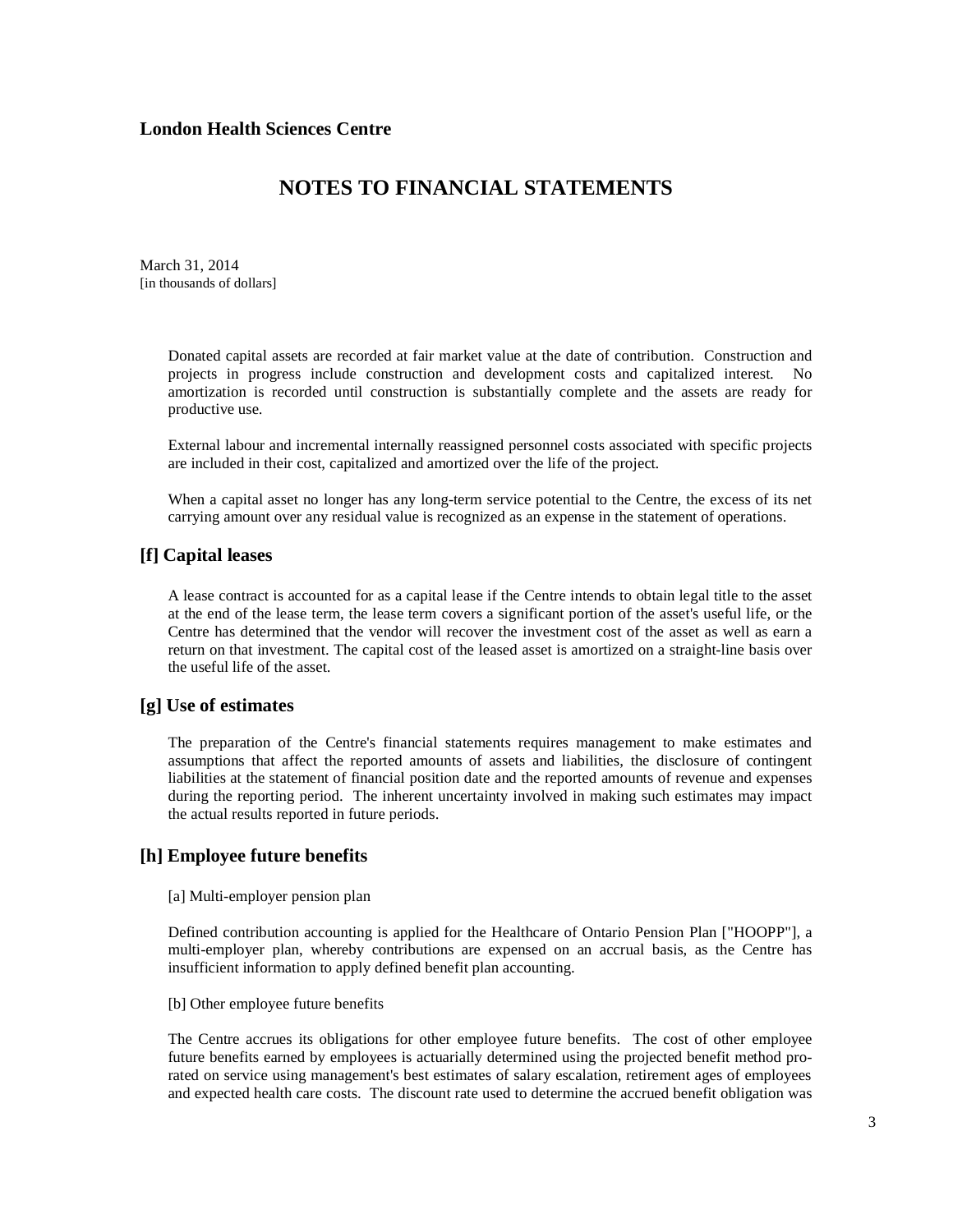March 31, 2014 [in thousands of dollars]

> determined by reference to the Centre's cost of borrowing. Differences arising from past service costs are expensed in the period of plan amendment. Actuarial gains and losses are recognized on a straightline basis in the statement of operations over the expected average remaining service life of employees.

#### **[i] Financial instruments**

All financial instruments are initially recorded at fair value. They are subsequently carried at fair value, cost, or amortized cost as follows:

- [a] Portfolio investments are measured at fair value with changes in fair value recognized in the statement of remeasurement gains and losses.
- [b] Accounts receivable, due from related entities, accounts payable and accrued charges and long-term debt are initially measured at fair value and measured at amortized cost thereafter net of any provision for impairment.
- [c] Derivatives are carried at fair value on the statement of financial position with changes in value recognized in the statement of remeasurement gains and losses. The Centre does not engage in derivative trading or speculative activities.

Portfolio investments in corporate bonds, guaranteed investment certificates and debentures are recorded at fair value. Corporate bonds have a minimum investment rating of A.

Transaction costs related to financial assets and financial liabilities are expensed to interest and other expenses, net as incurred.

The fair value of a financial instrument is the amount of consideration that would be agreed upon in an arm's length transaction between knowledgeable, willing parties who are under no compulsion to act. The fair value of a financial instrument on initial recognition is the transaction price at the trade date, which is the fair value of the consideration given or received. Subsequent to initial recognition, the fair values of financial instruments that are quoted in active markets are based on bid prices for financial assets held and offer prices for financial liabilities. When independent prices are not available, fair values are determined by using valuation techniques which refer to observable market data. These include comparisons with similar instruments where market observable prices exist, discounted cash flow analysis, option pricing models and other valuation techniques commonly used by market participants.

A change in the fair value of a financial instrument in the fair value category is recognized in the statement of remeasurement gains and losses as a remeasurement gain or loss until the financial instrument is derecognized. In the reporting period that a financial instrument in the fair value category is derecognized, the accumulated remeasurement gain or loss associated with the derecognized item is reversed and reclassified to the statement of operations.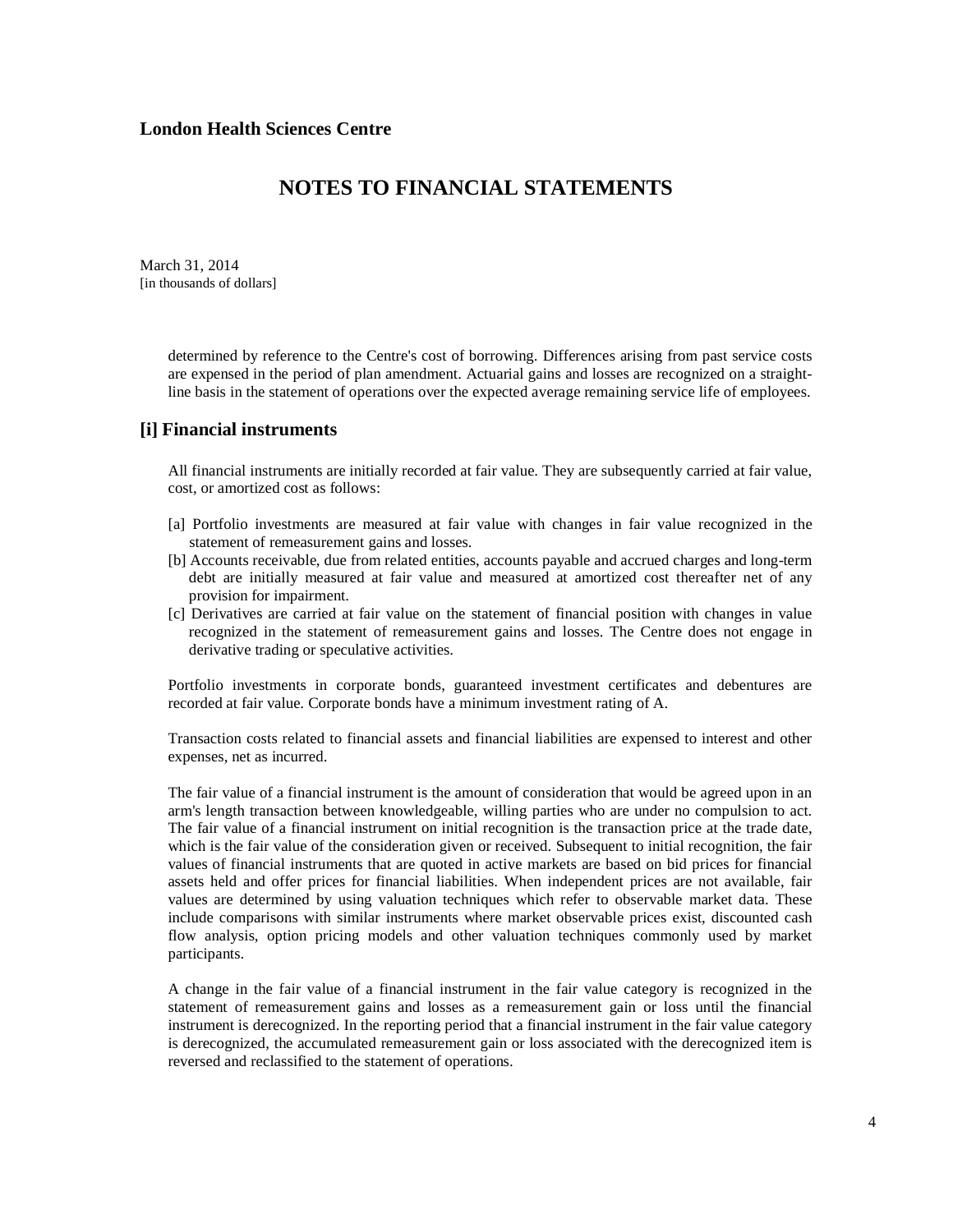## **NOTES TO FINANCIAL STATEMENTS**

March 31, 2014 [in thousands of dollars]

> At each financial statement date, the Centre assesses financial assets or groups of financial assets to determine whether there is any objective evidence of impairment. When there has been a loss in value of a portfolio investment that is other than a temporary decline, the investment is written down to recognize the loss. A loss in value of a portfolio investment that is other than a temporary decline occurs when the actual value of the investment to the Centre becomes lower than its cost or amortized cost, adjusted for any write-downs recorded in previous reporting periods, and the impairment is expected to remain for a prolonged period. The write-down is included in the statement of operations. A write-down of a portfolio investment to reflect a loss in value is not to be reversed if there is a subsequent increase in value.

### **3. FUNDS HELD IN TRUST**

The Centre holds funds in trust for certain related or associated entities, which the Centre has received under the direction of multi-party agreements. The funds are not available for the use or benefit of the Centre and are disbursed according to the terms of the various agreements. Funds held in trust are not included in the Centre's statement of financial position.

Funds held in trust are summarized in the following table:

|                                                            | 2014   | 2013   |
|------------------------------------------------------------|--------|--------|
|                                                            |        |        |
|                                                            |        |        |
| AMOSO [a]                                                  | 19,013 | 19,875 |
| <b>SWO DI/Regional Information Management Projects [b]</b> | 2,148  | 5,924  |
| cSWO[c]                                                    | 742    | 2,595  |
| <b>Total</b>                                               | 21,903 | 28.394 |

- [a] The Centre holds funds in trust for the Academic Medical Organization of Southwestern Ontario ["AMOSO"], which is further described in note 16[c].
- [b] The Centre also holds funds in trust related to the Southwestern Ontario Diagnostic Imaging Project ["SWO DI"] and for other regional information management projects. These funds were entirely contributed by Canada Health Infoway and the MOHLTC. Subject to approval by the Diagnostic Imaging Steering Committee, the Centre may be reimbursed from the funds held in trust for SWO DI for expenses incurred.
- [c] The Centre holds funds in trust related to the Connecting Southwestern Ontario ["cSWO"] project. These funds were entirely contributed by eHealth Ontario. Certain of the funds held in trust for cSWO may be remitted to the Centre as reimbursement for expenses incurred.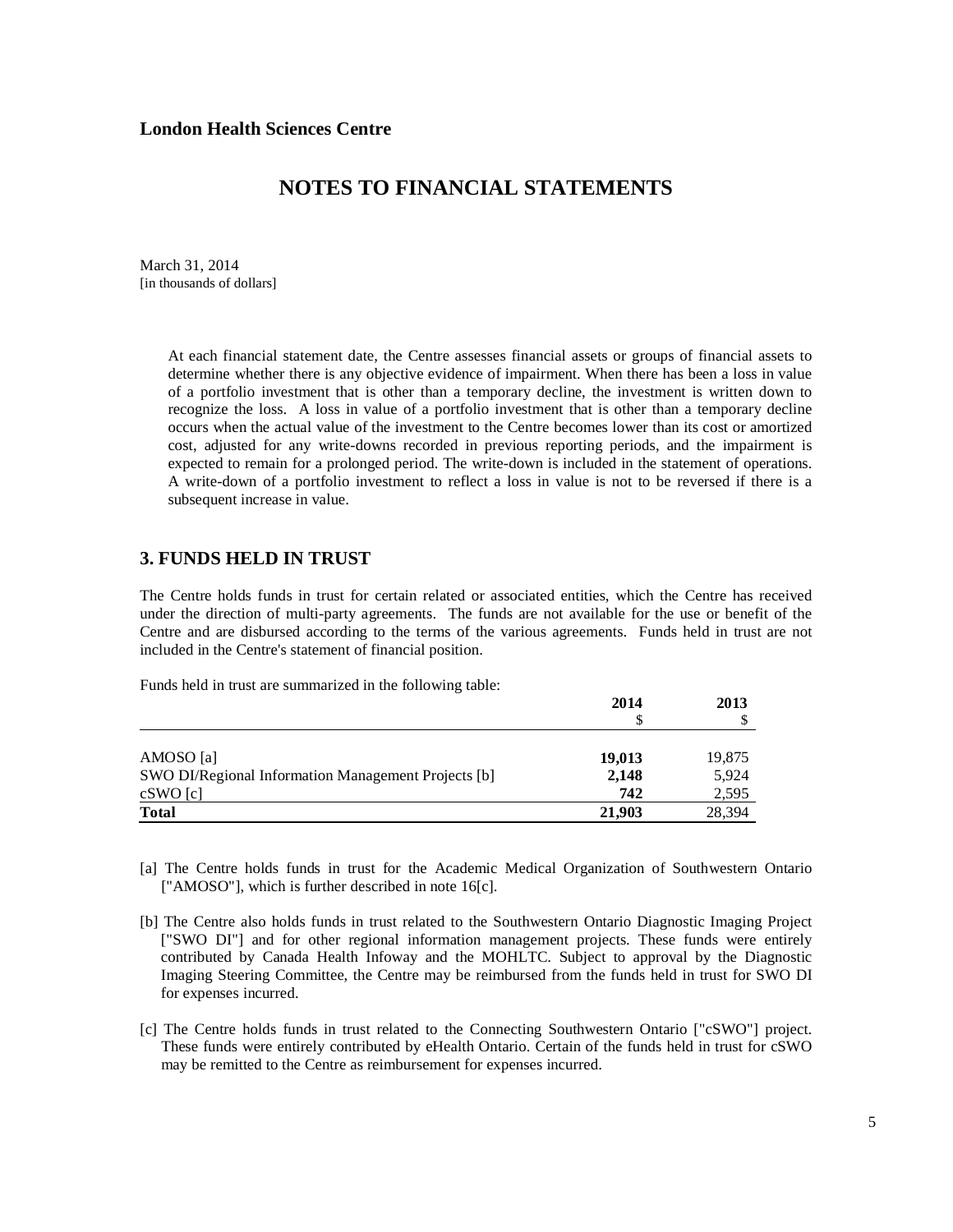March 31, 2014 [in thousands of dollars]

### **4. RESTRICTED CASH AND PORTFOLIO INVESTMENTS**

|                                                                | 2014   | 2013   |
|----------------------------------------------------------------|--------|--------|
|                                                                | \$     | S      |
|                                                                |        |        |
| <b>Externally restricted:</b>                                  |        |        |
| Short-term restricted cash [a]                                 | 12,838 | 14,611 |
| <b>Internally restricted:</b>                                  |        |        |
| Short-term restricted cash [b]                                 | 19,703 | 2,372  |
| Long-term restricted cash [b]                                  | 4,860  | 734    |
| Short-term restricted portfolio investments – fixed income [b] |        | 1,929  |
| Long-term restricted portfolio investments – fixed income [b]  | 2,800  | 3,308  |
|                                                                | 40.201 | 22.954 |
| Less current portion of restricted cash and cash equivalents   | 32.541 | 18,912 |
| Total long-term restricted cash and portfolio investments      | 7,660  | 4.042  |

Internally restricted funds are funds to be spent on specific internal initiatives as approved by the Board of Directors. Externally restricted funds include MOHLTC funds received for large building and demolition projects and funds received from other external parties for specific purposes. All restricted funds are maintained in restricted accounts until they are spent. The funds are recorded on the statement of financial position as either short-term or long-term based on when the funds are anticipated to be spent.

- [a] The Centre holds funds which were advanced by the MOHLTC for the construction of redevelopment projects *[note 14[c]].*
- [b] The Centre has restricted funds in order to discharge obligations related to employee benefit rebates *[note 7[f]],* integration of the London Regional Cancer Centre and certain construction projects. Fixed income portfolio investments consist of guaranteed investment certificates *[note 9[a][i]]*.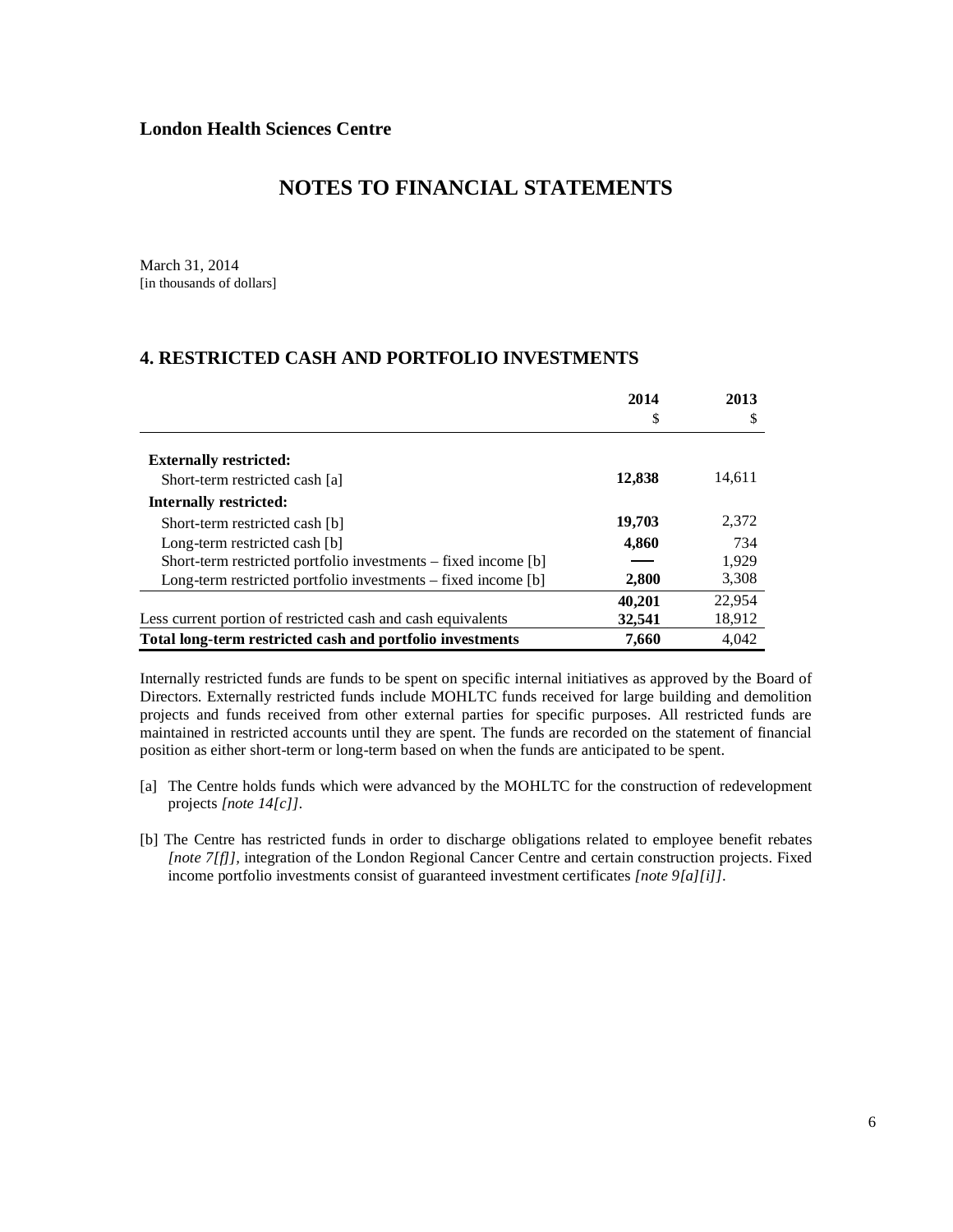March 31, 2014 [in thousands of dollars]

## **5. CAPITAL ASSETS**

|                                                         | 2014             |                                          | 2013             |                                          |
|---------------------------------------------------------|------------------|------------------------------------------|------------------|------------------------------------------|
|                                                         | Cost<br>\$       | <b>Accumulated</b><br>amortization<br>\$ | Cost<br>\$       | <b>Accumulated</b><br>amortization<br>\$ |
| Land                                                    | 1,420            |                                          | 1,420            |                                          |
| Construction and projects in<br>progress [a]            | 42,976           |                                          | 22,761           |                                          |
| Buildings, building service                             |                  |                                          |                  |                                          |
| equipment and land improvements<br>Parking lot pavement | 952,585<br>1,870 | 199,947<br>768                           | 921,364<br>1,409 | 179,308<br>568                           |
| Equipment and furniture                                 | 374,049          | 220,801                                  | 345,047          | 188,374                                  |
|                                                         | 1,372,900        | 421,516                                  | 1,292,001        | 368,250                                  |
| Less accumulated amortization                           | 421,516          |                                          | 368,250          |                                          |
| Net book value                                          | 951,384          |                                          | 923,751          |                                          |

The above capital assets include assets under capital lease of \$14,086 [2013 - \$9,454] at cost with accumulated amortization of \$4,593 [2013 - \$4,161].

[a] Included in the construction and projects in progress amount above is \$17,510 related to the value of work completed on a building redevelopment and infill project as at March 31, 2014 [2013 - \$7,226]. This redevelopment and infill project is proceeding as an alternative financing and procurement ["AFP"] project under Infrastructure Ontario, with the Centre and the MOHLTC sharing in the total project cost as described in note 14. The project is being constructed by an unrelated joint venture created to carry out the construction within the AFP arrangement. Payment by the Centre to the joint venture is to occur at specified intervals until fiscal 2016. The Centre recognizes construction in progress relating to the project as work progresses toward completion of project milestones.

## **6. CREDIT FACILITIES**

The credit facilities as at March 31, 2014 established with the Centre's bankers consist of a credit line of \$45,000 [2013 - \$45,000] to be used for general operating purposes and to bridge capital expenditures. The facility bears interest at the Bankers' Acceptance rate plus 0.45%. No amount was drawn on this facility at March 31, 2014.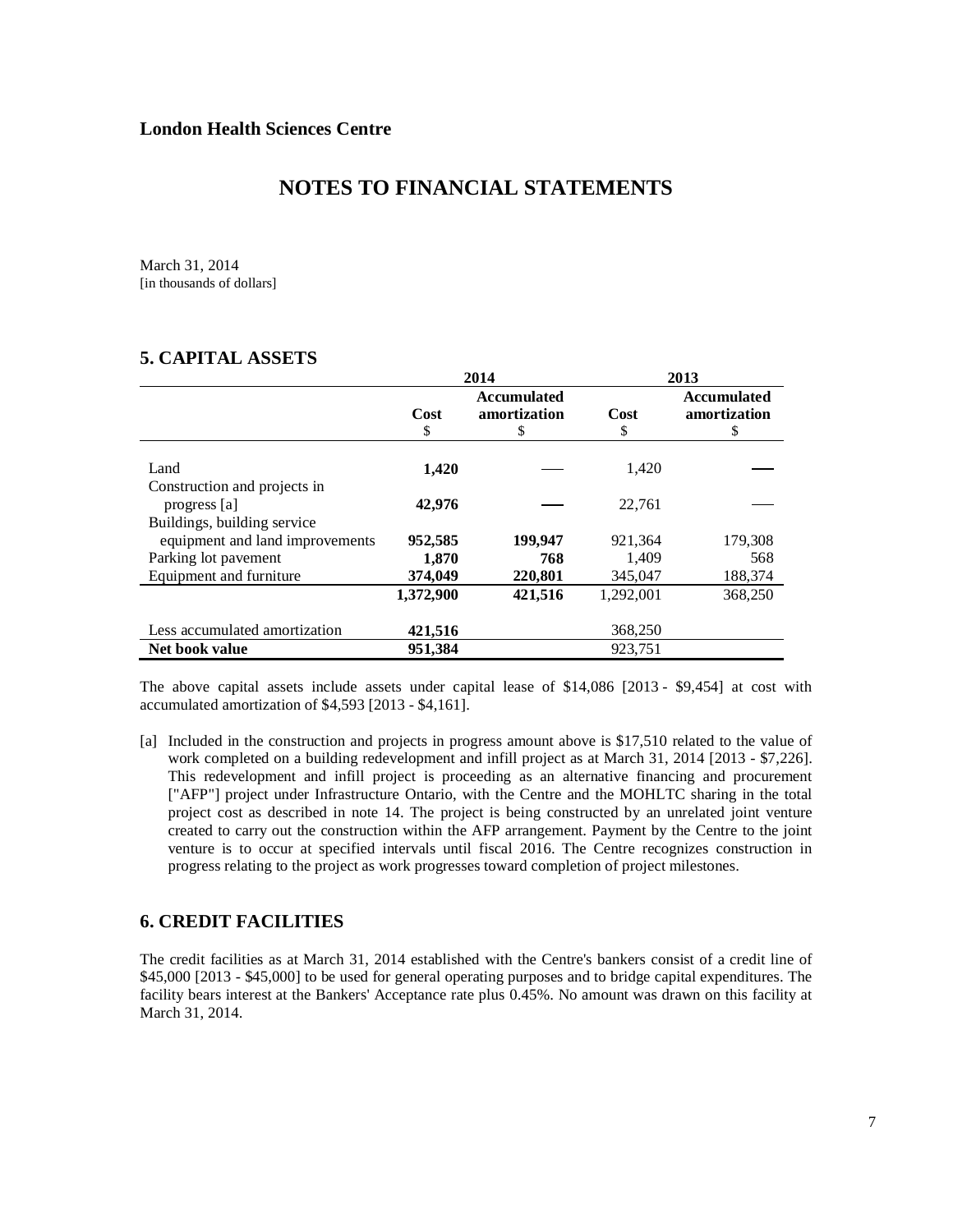## **NOTES TO FINANCIAL STATEMENTS**

March 31, 2014 [in thousands of dollars]

### **7. LONG-TERM LIABILITIES**

|                                             | 2014    | 2013    |
|---------------------------------------------|---------|---------|
|                                             | \$      | \$      |
| Long-term debt                              |         |         |
| Term installment loan at 7.00% [a]          | 13,111  | 13,709  |
| Term installment loan at 7.08% [a]          | 14,140  | 14,827  |
| Non-revolving installment loan [b]          | 2,286   | 2,967   |
| Term installment loan at 5.68% [c]          | 25,408  | 25,951  |
| Term installment loans at 4.17% [d]         | 31,179  | 31,952  |
|                                             | 86,124  | 89,406  |
| Less current portion                        | 3,458   | 3,273   |
|                                             | 82,666  | 86,133  |
| <b>Other</b>                                |         |         |
| Sick leave entitlement [e]                  | 806     | 943     |
| Employee benefit rebates [f]                | 3,317   | 3,504   |
| Other employee future benefits [note 15[b]] | 23,863  | 21,104  |
| Accumulating and non-vesting sick leave     | 291     | 300     |
|                                             | 28,277  | 25,851  |
| Less current portion                        | 1,338   | 1,374   |
|                                             | 26,939  | 24,477  |
| Total long-term liabilities                 | 109,605 | 110,610 |

[a] The Centre has a non-revolving term installment loan on the first Victoria Hospital parking structure bearing interest at a floating rate of the Bankers' Acceptance rate plus 0.65% and due on December 30, 2022. Quarterly equal blended payments of principal and interest commenced September 30, 2003. The Centre is exposed to interest rate cash flow risk with respect to its floating rate debt. The Centre has addressed this risk by entering into an interest rate swap ["IRS"] agreement that fixes the interest rate over the term of the debt at 7.00%. This IRS agreement is further described in note 8[a].

 The Centre has a non-revolving term installment loan on its University Hospital parking structure bearing interest at 7.08% and due on July 31, 2021. Monthly equal blended payments of principal and interest commenced April 1, 2002.

 The Centre has provided surplus cash flows from the parking structures as collateral for all amounts drawn on the corresponding parking facilities.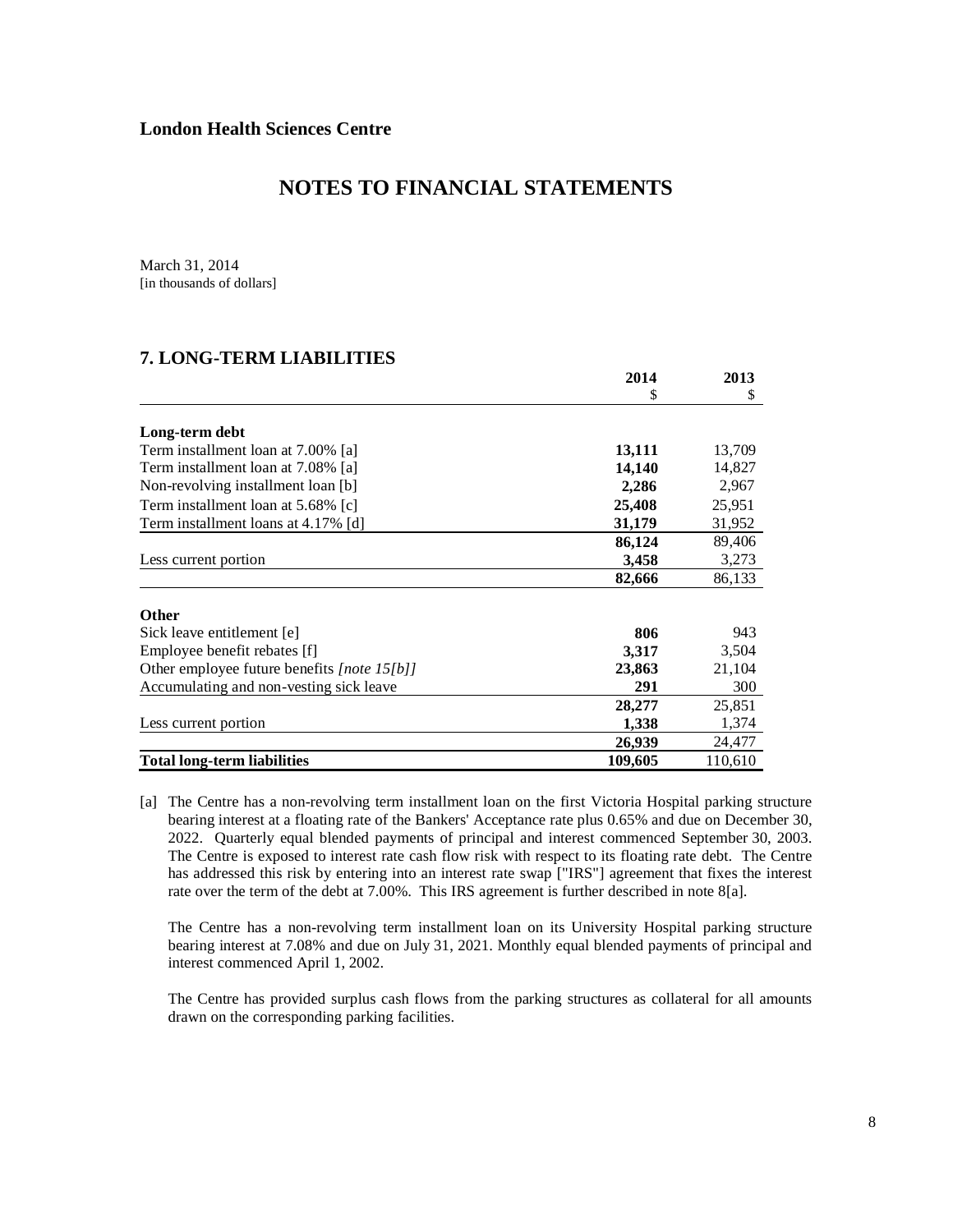## **NOTES TO FINANCIAL STATEMENTS**

March 31, 2014 [in thousands of dollars]

[b] The Centre has a non-revolving floating rate installment loan at the Bankers' Acceptance rate plus 0.60% to finance expenditures related to the replacement of chiller systems. The credit was available in two tranches, which were advanced in sequence. Monthly equal blended payments of principal and interest commenced April 30, 2009 and are due March 30, 2018.

 The Centre is exposed to interest rate cash flow risk with respect to its floating rate debt. The Centre has addressed this risk by entering into an IRS agreement that fixes the interest rate over the term of the debt at a weighted average rate of 3.975%. This IRS agreement is further described in note 8[b].

[c] The Centre has a non-revolving floating rate term installment loan at the Bankers' Acceptance rate plus 0.75% on a second parking facility that has been constructed at Victoria Hospital and the purchase of other long-term assets. Monthly equal blended payments of principal and interest commenced March 31, 2012 and are due on September 30, 2036. The Centre will be exposed to interest rate cash flow risk with respect to its committed floating rate debt. The Centre has addressed this risk by entering into an IRS agreement that fixes the interest rate over the term of the debt at 5.68%. This IRS agreement is further described in note 8[c].

As noted in [a], the Centre has provided surplus cash flows from the parking structures as collateral for all amounts drawn on the corresponding parking facilities.

- [d] The Centre has two non-revolving floating rate term installment loans to finance expenditures related to the Phase 5 Co-Generation project at Victoria Hospital and the Emergency Backup Generator project at University Hospital. The loans bear interest at a floating rate of prime less 0.75% and are due on September 30, 2036. Monthly blended payments of principal and interest commenced October 1, 2011. The Centre is exposed to interest rate cash flow risk with respect to its floating rate debt. The Centre has addressed this risk by entering into an IRS agreement that fixes the interest rate over the term of the debt at 4.17%. This IRS agreement is further described in note 8[d].
- [e] Sick leave entitlement reflects the remaining liability from a former plan, with changes during the year representing changes in wage rates and payouts to employees upon retirement or departure from the Centre.
- [f] The rebate portion of certain legislated employee benefits programs in the past had been designated by the Centre to fund future costs.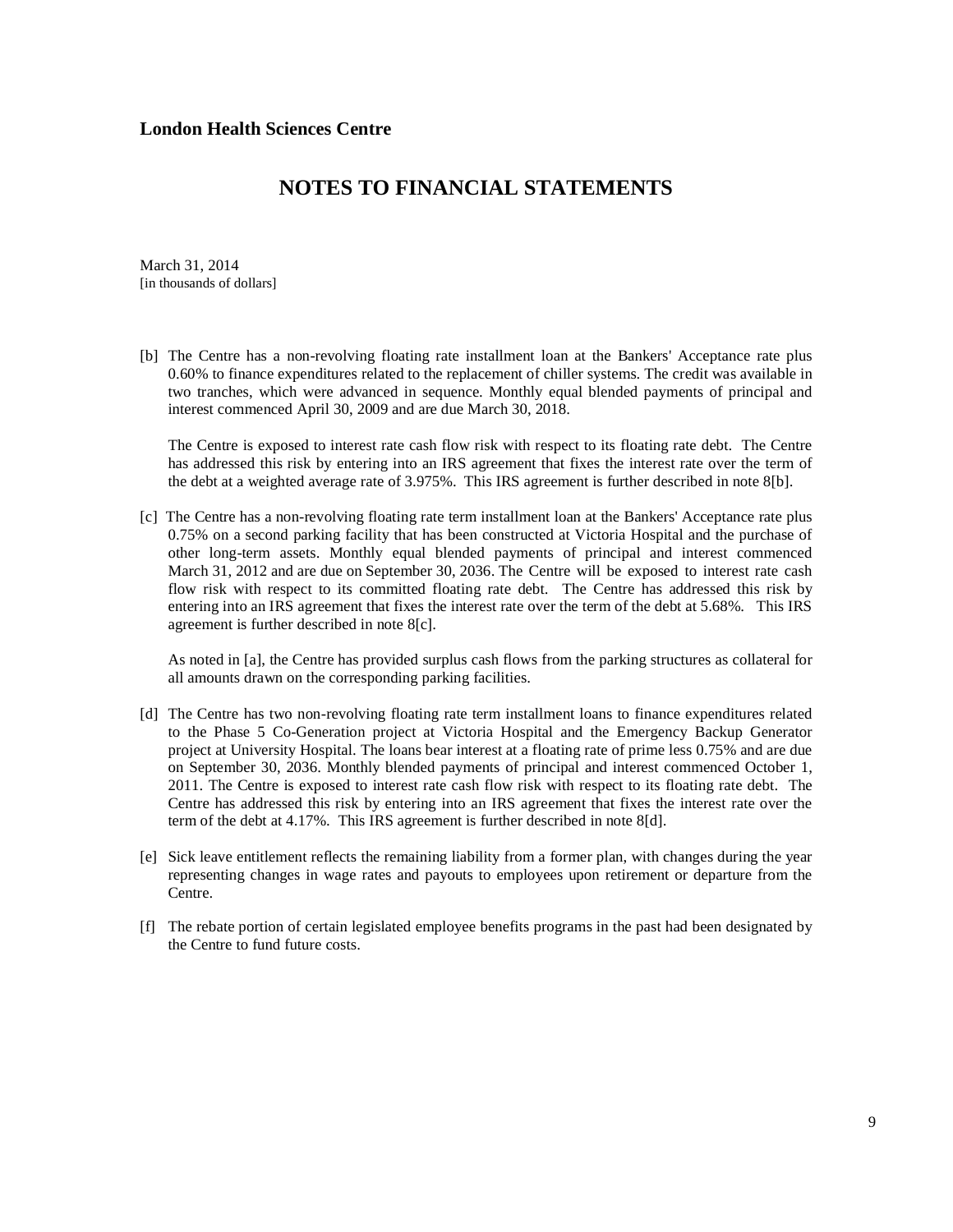## **NOTES TO FINANCIAL STATEMENTS**

March 31, 2014 [in thousands of dollars]

[g] Principal payments due under the various debt agreements are as follows:

|            | \$     |
|------------|--------|
|            |        |
| 2015       | 3,458  |
| 2016       | 3,654  |
| 2017       | 3,857  |
| 2018       | 3,377  |
| 2019       | 3,478  |
| Thereafter | 68,300 |
|            | 86,124 |

Interest costs incurred in the year amounted to \$6,294 [2013 - \$5,596].

## **8. INTEREST RATE SWAPS**

|                                                          | 2014   | 2013   |
|----------------------------------------------------------|--------|--------|
|                                                          |        |        |
|                                                          |        |        |
| Interest rate swap on term installment loan [a]          | 3,108  | 3,948  |
| Interest rate swap on non-revolving installment loan [b] | 74     | 128    |
| Interest rate swap on term installment loan [c]          | 5,811  | 8.143  |
| Interest rate swaps on term installment loans [d]        | 3,585  | 5,758  |
|                                                          | 12.578 | 17.977 |

Amounts disclosed above reflect the estimated amount that the Centre, if required to settle the outstanding contract, would be required to pay at year-end.

[a] The Centre entered into an IRS agreement on its non-revolving term installment loan related to the Victoria Hospital parking structure. As at March 31, 2014, the agreement represented a notional principal amount of \$13,111. The IRS agreement causes the Centre to swap its floating rate of the Bankers' Acceptance rate plus 0.65% obligation annually for a fixed rate of 7.00%. The maturity date of this agreement is December 30, 2022.

As at March 31, 2014, the fair value of this IRS agreement represented a liability of \$3,108.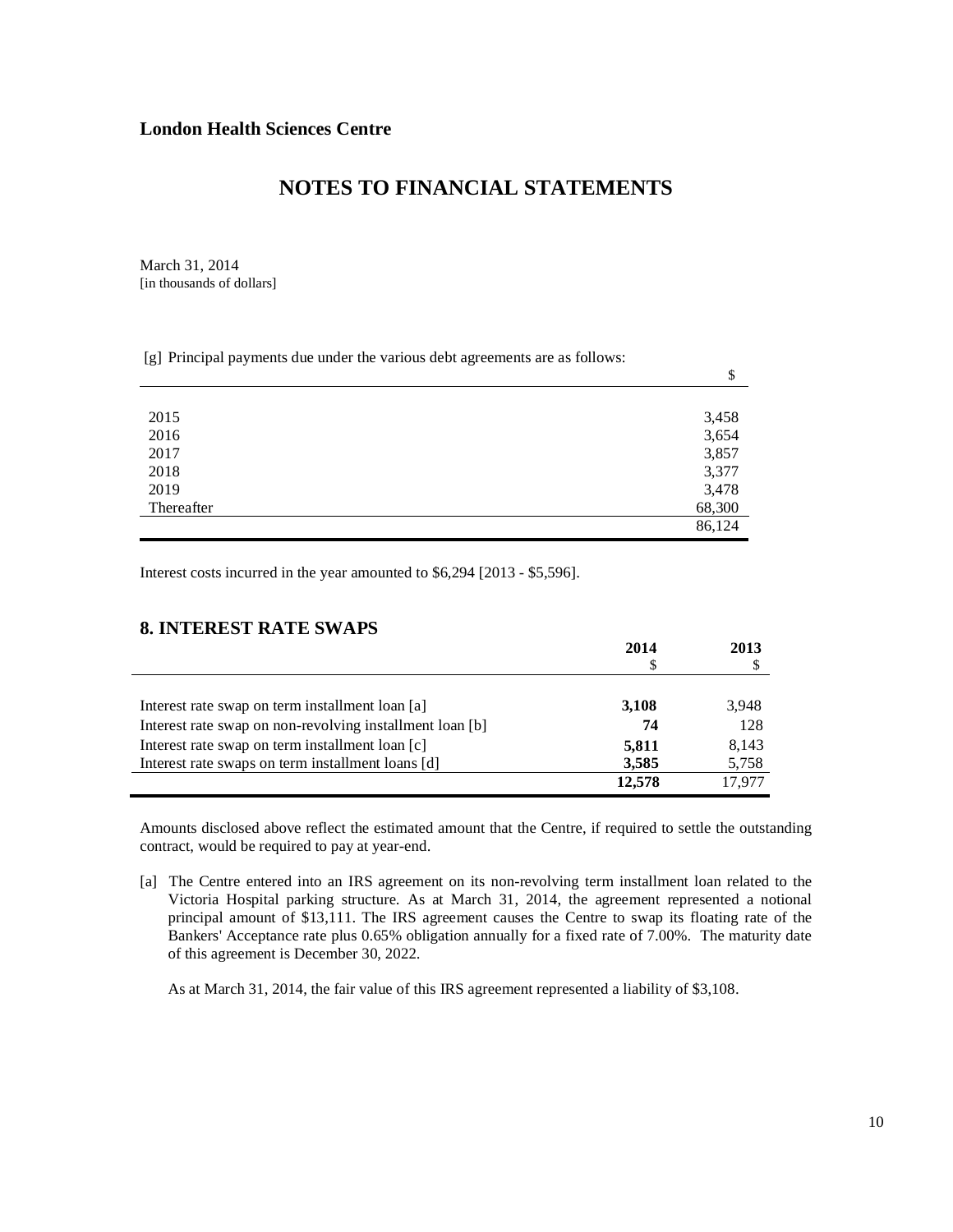March 31, 2014 [in thousands of dollars]

[b] The Centre entered into an IRS agreement on its non-revolving installment loan related to the replacement of chiller systems. As at March 31, 2014, the IRS agreement represented a notional principal amount of \$2,286. The agreement causes the Centre to swap its floating rate obligation at the Bankers' Acceptance rate plus 0.60% annually for a fixed rate of 4.03% on tranche 1 of \$1,927, and 3.65% on tranche 2 of \$359. The maturity date of tranche 1 is February 28, 2017, and the maturity date of tranche 2 is March 30, 2018.

As at March 31, 2014, the fair value of this IRS agreement represented a liability of \$74.

[c] The Centre entered into an IRS agreement on its committed term installment loan related to the construction of a new parking structure at Victoria Hospital and the purchase of other long-term assets. As at March 31, 2014, the agreement represented a notional principal amount of \$29,204. The IRS agreement causes the Centre to swap its floating rate obligation at the Bankers' Acceptance rate plus 0.75% annually for a fixed rate of 5.68%. The maturity date of this agreement is September 30, 2036.

As at March 31, 2014, the fair value of this IRS agreement represented a liability of \$5,811.

[d] The Centre entered into IRS agreements on its term installment loans related to the Phase 5 Cogeneration project at Victoria Hospital and the Emergency Backup Generator project at University Hospital. As at March 31, 2014, the agreements represented a notional principal amount of \$31,179. The IRS agreements cause the Centre to swap its floating rate obligation at prime less 0.75% annually for a fixed rate of 4.17%. The maturity date of these agreements is September 1, 2036.

As at March 31, 2014, the fair value of these IRS agreements represented a liability of \$3,585.

The fair value of the Centre's IRS agreements represents the difference between the net present value of the cash flows based on the swap rate at inception and the net present value of the cash flows based on the projected swap rate for the remaining term of the swaps.

## **9. FINANCIAL INSTRUMENTS**

Financial instruments measured at fair value are classified according to a fair value hierarchy that reflects the reliability of the data used to determine fair value. The fair value hierarchy is made up of the following levels:

Level 1 - valuation based on quoted prices [unadjusted] in active markets for identical assets or liabilities; Level 2 - valuation techniques based on inputs other than quoted prices included in Level 1 that are observable for the asset or liability, either directly or indirectly; and

Level 3 - valuation techniques using inputs for the asset or liability that are not based on observable market data [unobservable inputs].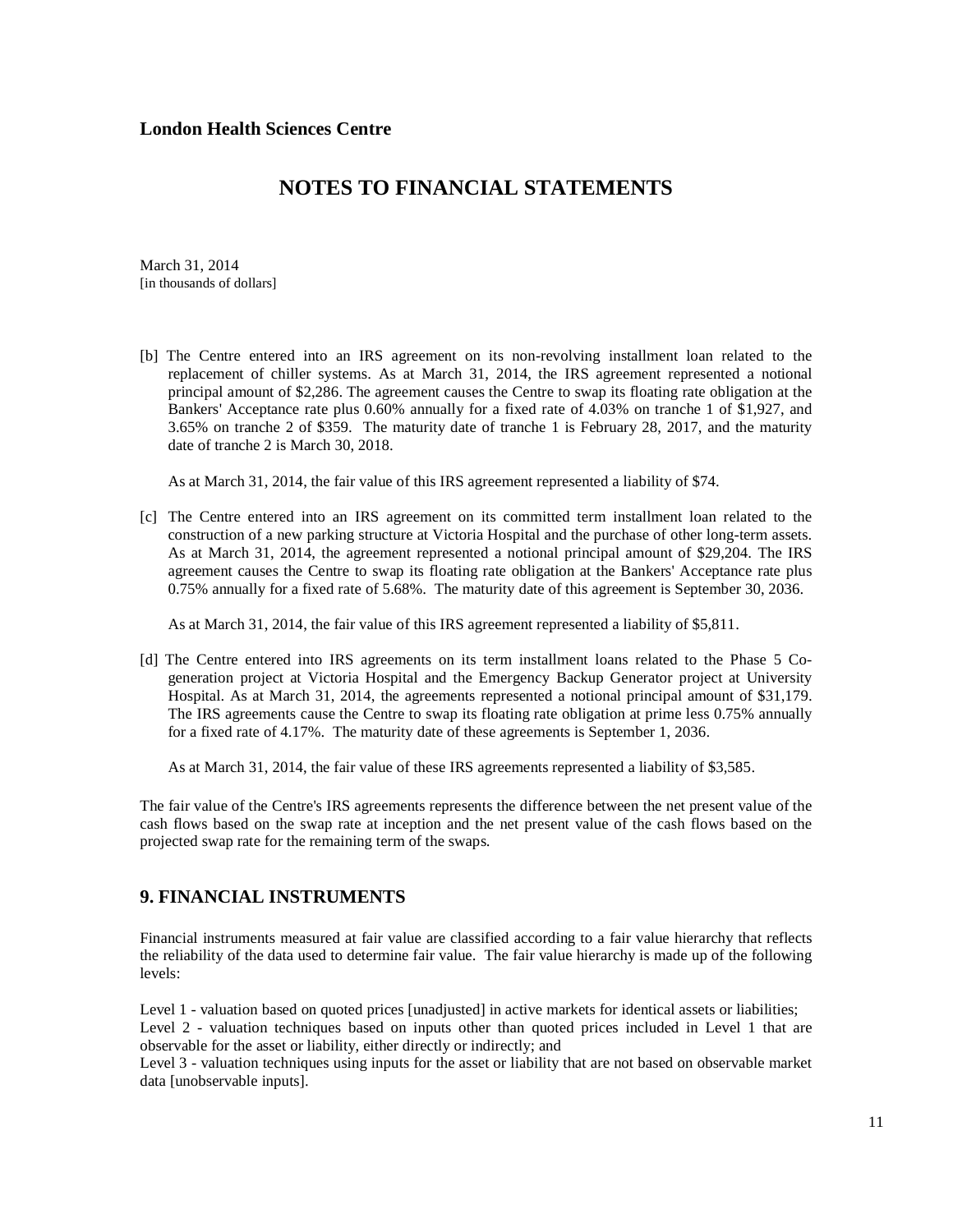March 31, 2014 [in thousands of dollars]

The fair value hierarchy requires the use of observable data from the market each time such data exists. A financial instrument is classified at the lowest level of hierarchy for which significant inputs have been considered in measuring fair value.

The following table presents the financial instruments measured at fair value classified according to the fair value hierarchy described above:

|                                           | Fair Value at March 31, 2014 |         |         |                                      |  |
|-------------------------------------------|------------------------------|---------|---------|--------------------------------------|--|
|                                           | Level 1                      | Level 2 | Level 3 | <b>Total assets</b><br>at fair value |  |
| Financial assets and liabilities          |                              |         |         |                                      |  |
| Cash and cash equivalents                 | 176,571                      |         |         | 176,571                              |  |
| Restricted cash and portfolio investments | 40,201                       |         |         | 40,201                               |  |
| Interest rate swaps                       |                              | 12,578  |         | 12,578                               |  |
|                                           | 216,772                      | 12,578  |         | 229,350                              |  |

There have been no material transfers between Levels 1 and 2 for the year ended March 31, 2014.

#### **FINANCIAL RISKS**

The Centre's investment activities expose it to a range of financial risks. These risks include market risk [including interest rate risk], credit risk, and liquidity risk.

The Centre manages these financial risks in accordance with its internal policies as described in the Statement of Investment Policies and Procedures.

#### **[a] Market Risk**

Market risk is the risk that the fair value or future cash flows related to a financial instrument will fluctuate as a result of changes in market conditions including interest rates. Significant volatility in interest rates and equity values in which the Centre's investments are held can significantly impact the value of the investments.

#### **[i] Interest Rate Risk**

Interest rate risk refers to the effect on the fair value or future cash flows of an investment due to fluctuations in interest rates. The Centre is exposed to financial risk that arises from the interest rate differentials between the market interest rate and the rates on its cash and cash equivalents, investments and long-term debt. Changes in variable interest rates could cause unanticipated fluctuations in the Centre's operating results.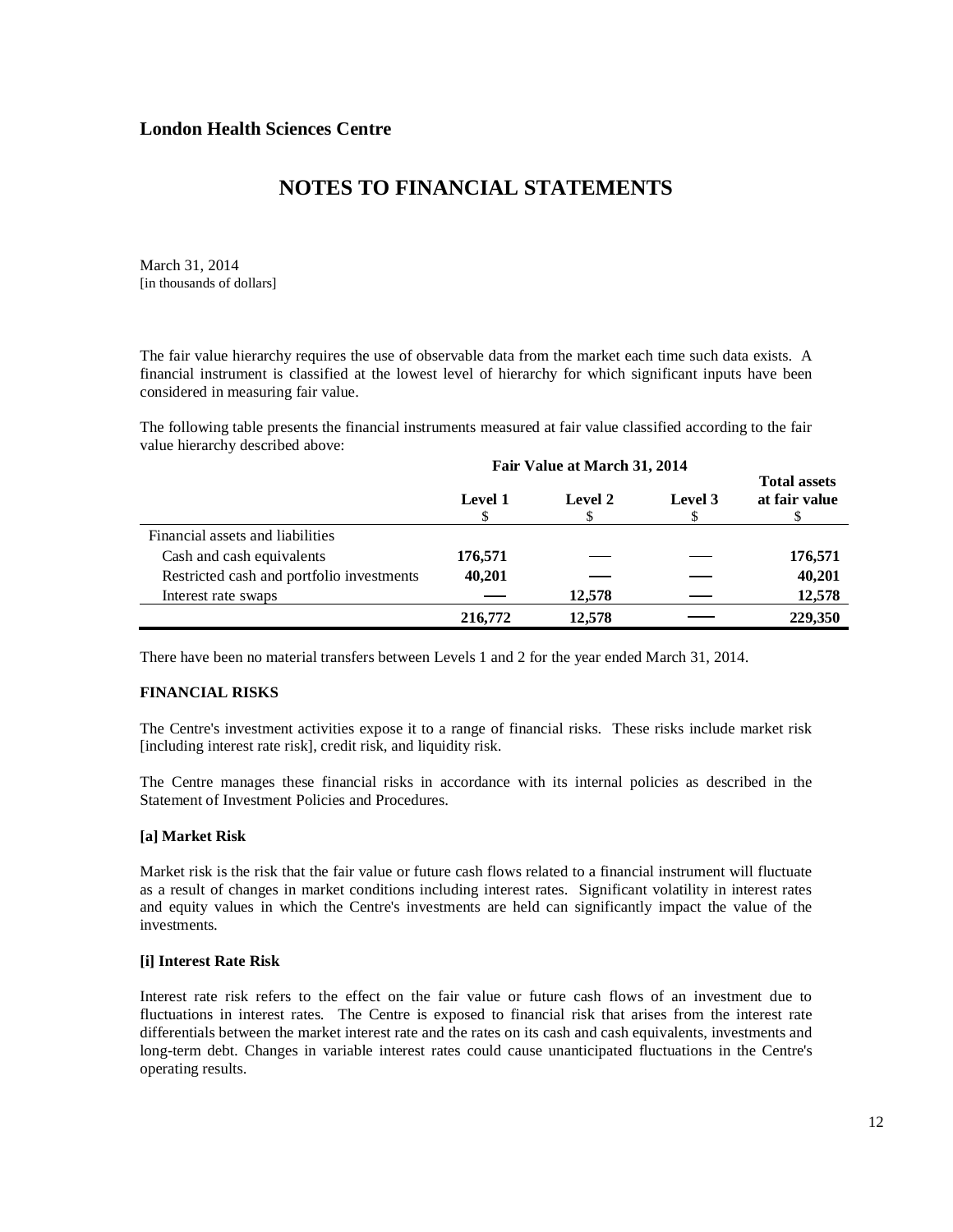## **NOTES TO FINANCIAL STATEMENTS**

March 31, 2014 [in thousands of dollars]

To manage the risks identified for its investments, the Centre has an investment policy setting out a target mix of investments designed to provide optimal rate of return within reasonable risk tolerances. The investment policy is renewed annually.

Fixed income portfolio investments have an average term to maturity of 0.5 years and an average yield of 1.57% as at March 31, 2014 based on market values. Due to the short term nature of the Centre's portfolio investments, there would be no significant changes in net assets if interest rates were to change.

The Centre mitigates interest rate risk on its long-term debt through a derivative financial instrument that exchanges the variable rate inherent in the long-term debt for a fixed rate *[note 8]*. Therefore, fluctuations in market interest rates would not impact future cash flows and operations relating to the long-term debt.

#### **[b] Credit risk**

Credit risk arises from the possibility that the entities from which the Centre receives funding may experience difficulty and be unable to fulfill their obligations. The majority of the Centre's accounts receivable are owed by government agencies with good credit standing. Patient and other accounts receivable totaled \$39,881as at March 31, 2014. As a result, the requirement for credit risk related reserves for accounts receivable is minimal. The Centre has no significant concentration of credit risk with any one individual customer. There are no significant past due or impaired balances as at March 31, 2014.

### **[c] Liquidity risk**

Liquidity risk is the risk that the Centre will not able to meet its obligations as they fall due. The Centre requires working capital to meet day-to-day operating activities. Management expects that the Centre's cash flows from operating activities will be sufficient to meet these requirements.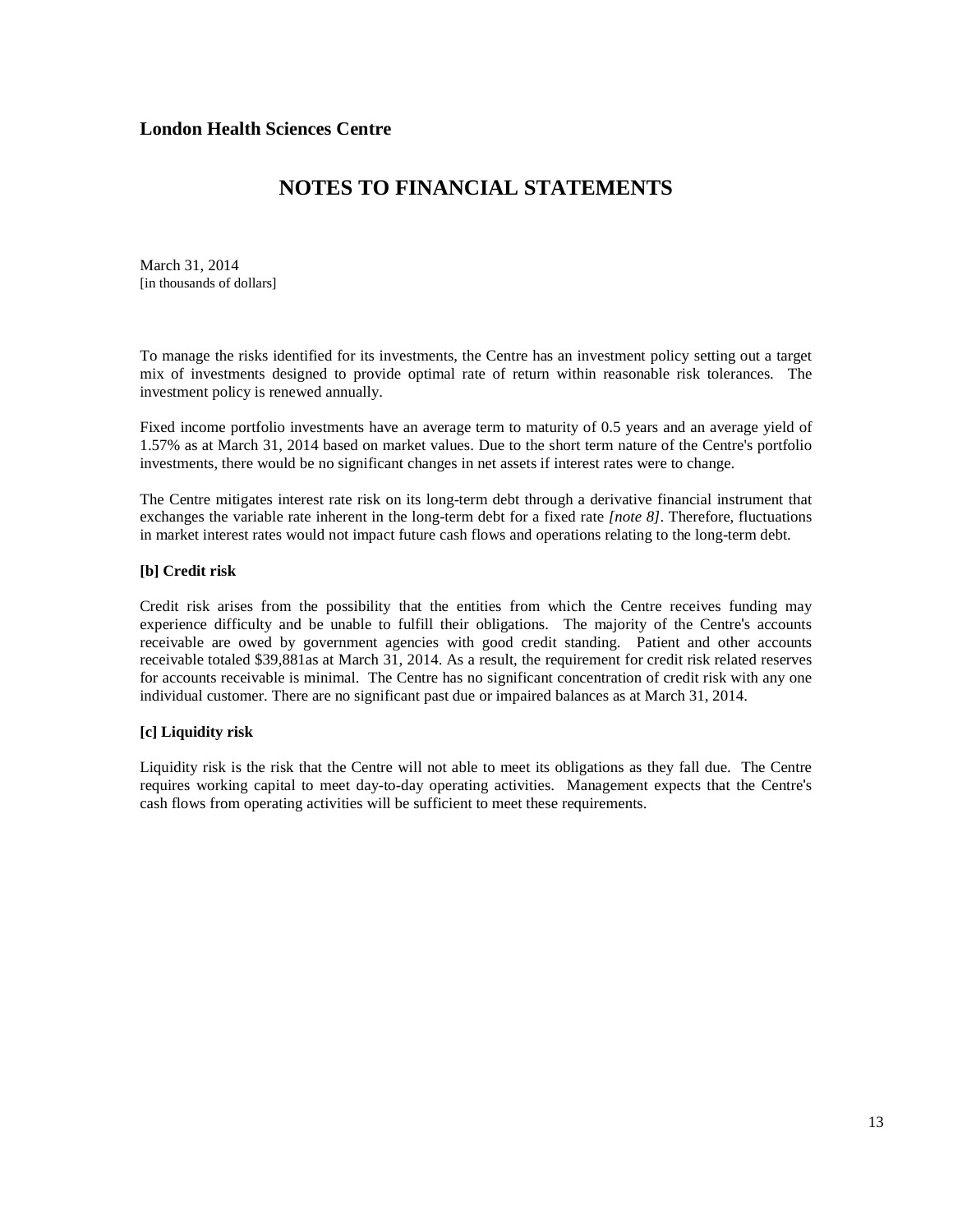## **NOTES TO FINANCIAL STATEMENTS**

March 31, 2014 [in thousands of dollars]

## **10. CAPITAL LEASE OBLIGATIONS**

The Centre has entered into the following capital lease obligations for equipment:

|                                                   | 2014<br>\$ | 2013  |
|---------------------------------------------------|------------|-------|
|                                                   |            |       |
| Total minimum lease payments                      | 10,020     | 5,600 |
| Less amounts representing interest                | 671        | 243   |
| Add residual values                               | 194        |       |
| <b>Present value of capital lease obligations</b> | 9.543      | 5,357 |
| Less current portion of capital lease obligations | 3,292      | 2,227 |
|                                                   | 6,251      | 3,130 |

Principal payments due under capital lease obligations are as follows:

|      | ٠D    |
|------|-------|
|      |       |
| 2015 | 3,292 |
| 2016 | 2,960 |
| 2017 | 2,011 |
| 2018 | 1,027 |
| 2019 | 59    |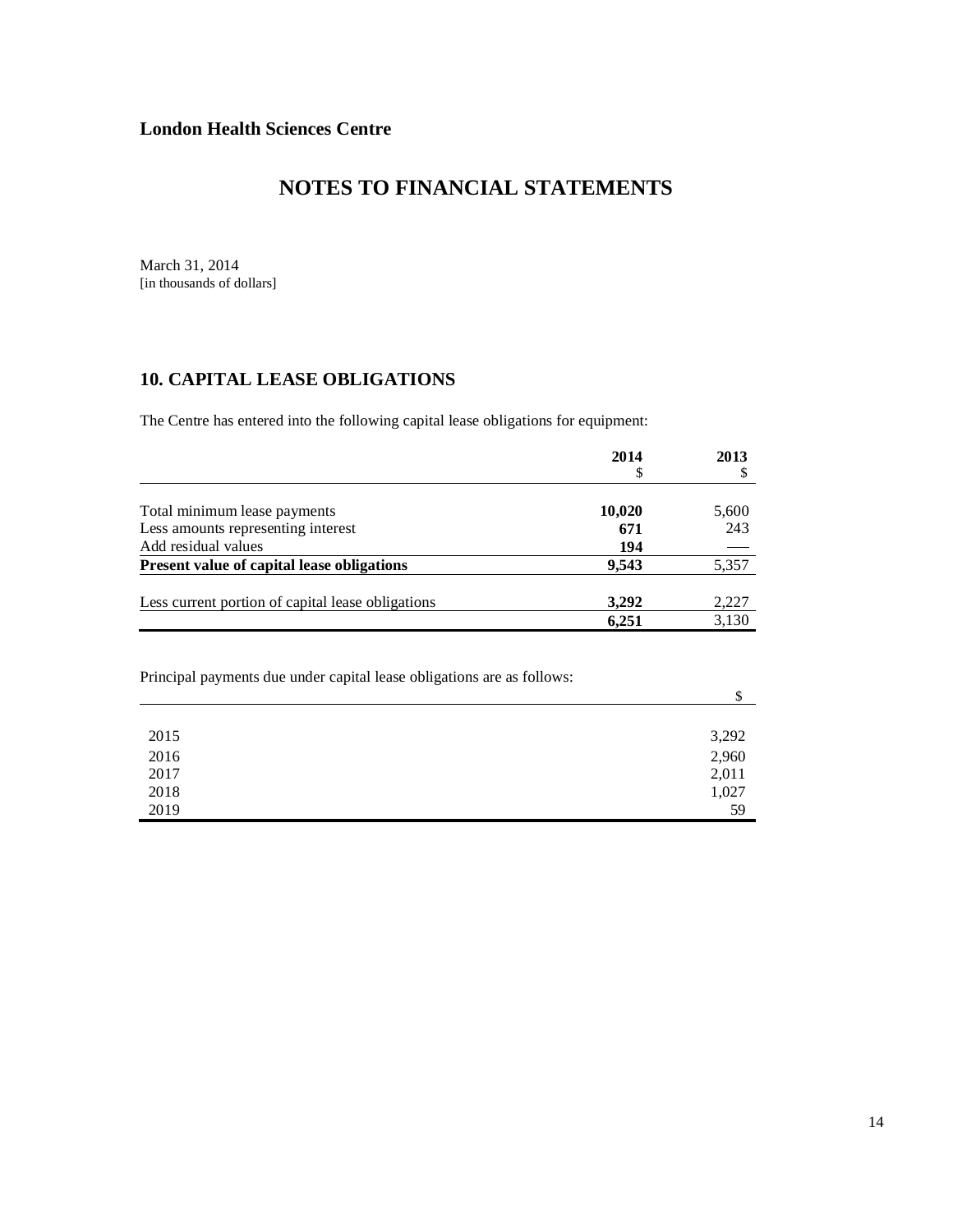March 31, 2014 [in thousands of dollars]

## **11. DEFERRED CAPITAL CONTRIBUTIONS**

Deferred capital contributions represent the unamortized amount of externally restricted contributions received for the purchase of capital assets. Changes in the deferred capital contributions balance are as follows:

|                                        | 2014<br>\$ | 2013      |
|----------------------------------------|------------|-----------|
|                                        |            |           |
| Balance, beginning of year             | 657,557    | 638,691   |
| Contributions received during the year |            |           |
| <b>MOHLTC</b> and SW-LHIN              | 36,956     | 36,283    |
| <b>Foundations</b>                     | 2,584      | 6,173     |
| Other                                  | 3,952      | 4,715     |
| Amortization                           | (26, 382)  | (28, 305) |
| Balance, end of year                   | 674,667    | 657,557   |

## **12. DEFERRED CONTRIBUTIONS**

Deferred contributions represent unspent grants for operating purposes that have been received and relate to a subsequent year. Changes in the deferred contributions balance are as follows:

|                                               | 2014<br>\$ | 2013    |
|-----------------------------------------------|------------|---------|
|                                               |            |         |
| Balance, beginning of year                    | 14,335     | 12,772  |
| Contributions received during the year        |            |         |
| <b>MOHLTC and SW-LHIN</b>                     | 1,117      | 4,948   |
| <b>Foundations</b>                            | 393        | 408     |
| Other                                         | 821        | 3,715   |
| Amounts recognized as revenue during the year | (6,849)    | (7,508) |
|                                               | 9,817      | 14,335  |
| Less current portion                          | 8,317      |         |
| Balance, end of year                          | 1,500      | 14,335  |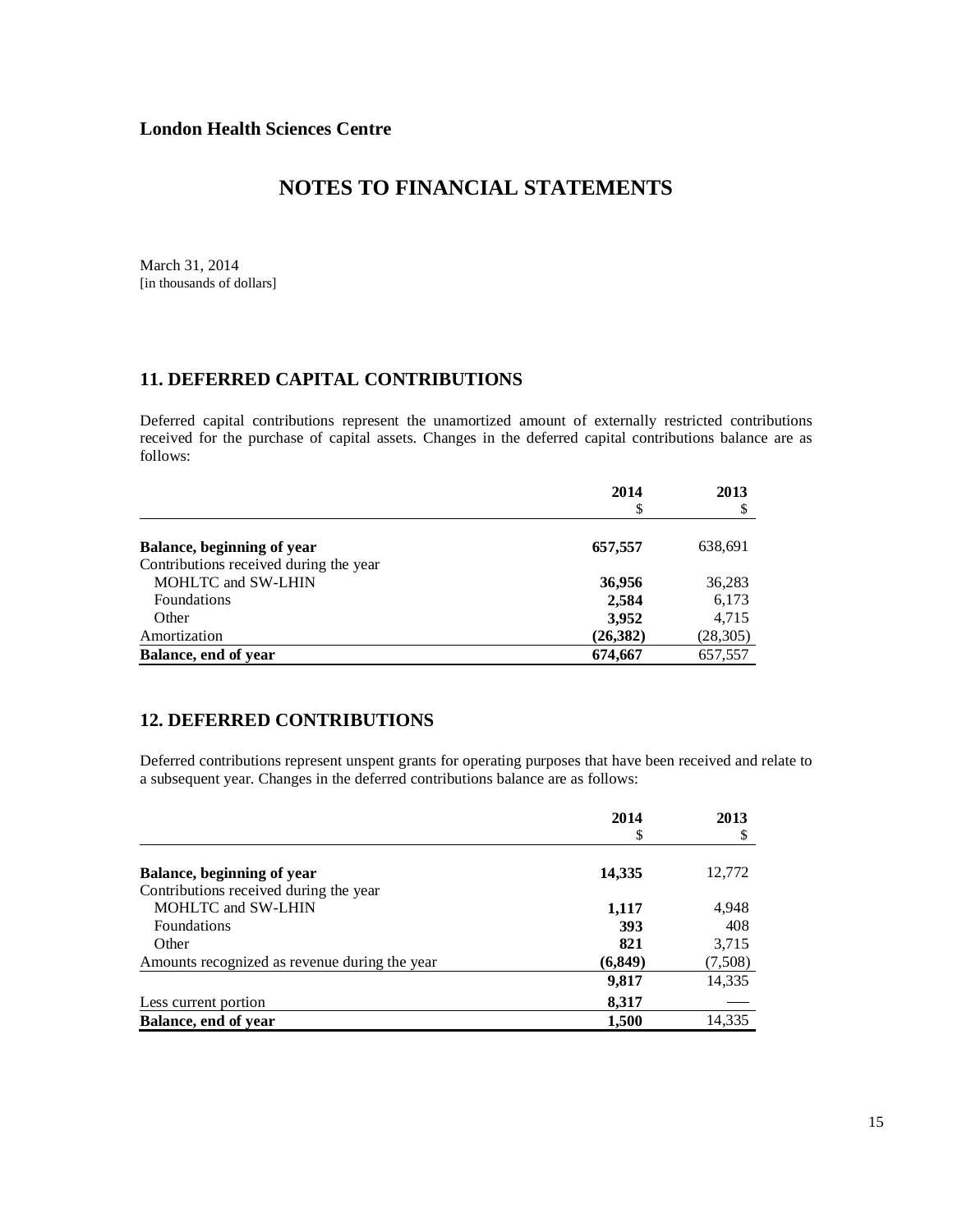March 31, 2014 [in thousands of dollars]

## **13. STATEMENT OF CASH FLOWS**

The net change in non-cash working capital items related to operations consists of the following:

|                                       | 2014      | 2013    |
|---------------------------------------|-----------|---------|
|                                       | S         | \$      |
| Cash provided by (used in)            |           |         |
| Accounts receivable:                  |           |         |
| <b>MOHLTC and SW-LHIN</b>             | (34, 875) | 5,447   |
| Patient and other                     | (3,278)   | (8,218) |
| Inventories                           | (1,178)   | (599)   |
| Prepaid expenses                      | (1, 462)  | (340)   |
| Accounts payable - MOHLTC and SW-LHIN | (37,079)  | 453     |
| Accounts payable and accrued charges  | 12.476    | 2,845   |
|                                       | (65,396)  | (412)   |

## **14. COMMITMENTS AND CONTINGENCIES**

[a] The Centre has entered into operating leases for premises and equipment. Minimum rental payments over the next five years are as follows:

|      | \$    |
|------|-------|
|      |       |
| 2015 | 1,770 |
| 2016 | 1,602 |
| 2017 | 1,510 |
| 2018 | 1,480 |
| 2019 | 1,318 |

- [b] The Centre is subject to certain actual and potential legal claims that have arisen in the normal course of operations. In management's opinion, insurance coverage is sufficient to offset the cost of unfavourable settlements, if any, which may result from such claims.
- [c] The Centre has spent approximately \$581,261 on buildings and other related expenditures to complete the Health Services Restructuring Commission's ["HSRC"] directives received in 1998. Future capital asset expenditures of \$29,110 are required to meet these directives over the next two years for a total cost of \$610,371.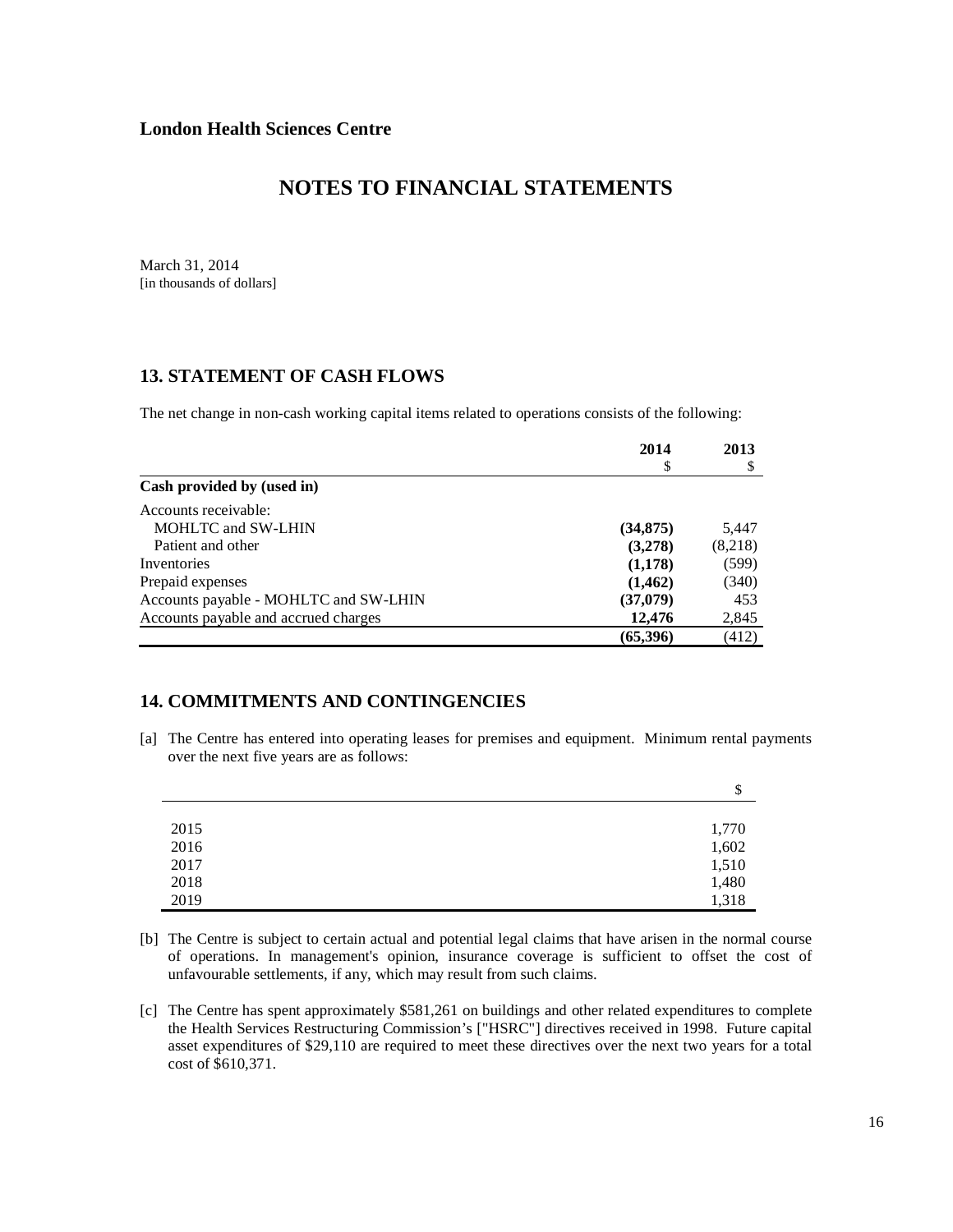## **NOTES TO FINANCIAL STATEMENTS**

March 31, 2014 [in thousands of dollars]

> The Centre has a cost sharing agreement with the MOHLTC for the redevelopment of buildings and other related capital expenditures. Under the terms of the agreement, the MOHLTC will fund \$509,691 of the required capital asset expenditures. According to the terms of the cost sharing agreement, \$100,680 must be raised by the Centre from other sources of funds including contributions from the London Health Sciences Foundation, Children's Health Foundation and internal working funds contributions. As at March 31, 2014, the Foundations have contributed \$63,576 in total [2013 - \$62,776], with the balance of the obligation being funded internally from non-MOHLTC generated revenues.

> The value of work completed as at March 31, 2014 with respect to the building redevelopment has been recorded in capital assets.

- [d] The Centre also has a cost sharing agreement with the MOHLTC for the acquisition of capital equipment and furnishings. The total cost is \$46,325 with the MOHLTC contributing \$27,098. As at March 31, 2014, the London Health Sciences Foundation has transferred \$10,066 [2013 - \$8,895] to the Centre.
- [e] The Centre holds funds in cash which were received over many fiscal years from the MOHLTC and SW-LHIN for various programs. The timing of these program reconciliations varies according to MOHLTC and SW-LHIN reconciliation processes, and as such, the Centre reports both the cash and the liability on its financial statements. The Centre currently holds \$24,028 [2013 - \$61,107] payable to the MOHLTC and SW-LHIN.

### **15. EMPLOYEE FUTURE BENEFITS**

### **[a] Multi-employer pension plan**

Substantially all of the employees of the Centre are members of the HOOPP, which is a multiemployer, defined benefit, final average earnings, contributory pension plan. The Centre's contributions to HOOPP during the year amounted to \$42,570 [2013 - \$41,614]. This amount is included in employee benefits expense in the statement of operations.

The most recent actuarial valuation for financial reporting purposes completed by HOOPP as at December 31, 2013, disclosed net assets available for benefits of \$51,626,000 [2012 - \$47,414,000] with pension obligations of \$41,478,000 [2012 - \$39,919,000] resulting in a surplus of \$10,148,000 [2012 - \$7,495,000]. The cost of pension benefits is determined by HOOPP at \$1.26 per every dollar of employee contributions. The plan is funded by HOOPP. As at December 31, 2013, HOOPP was 114% funded [2012 - 104%].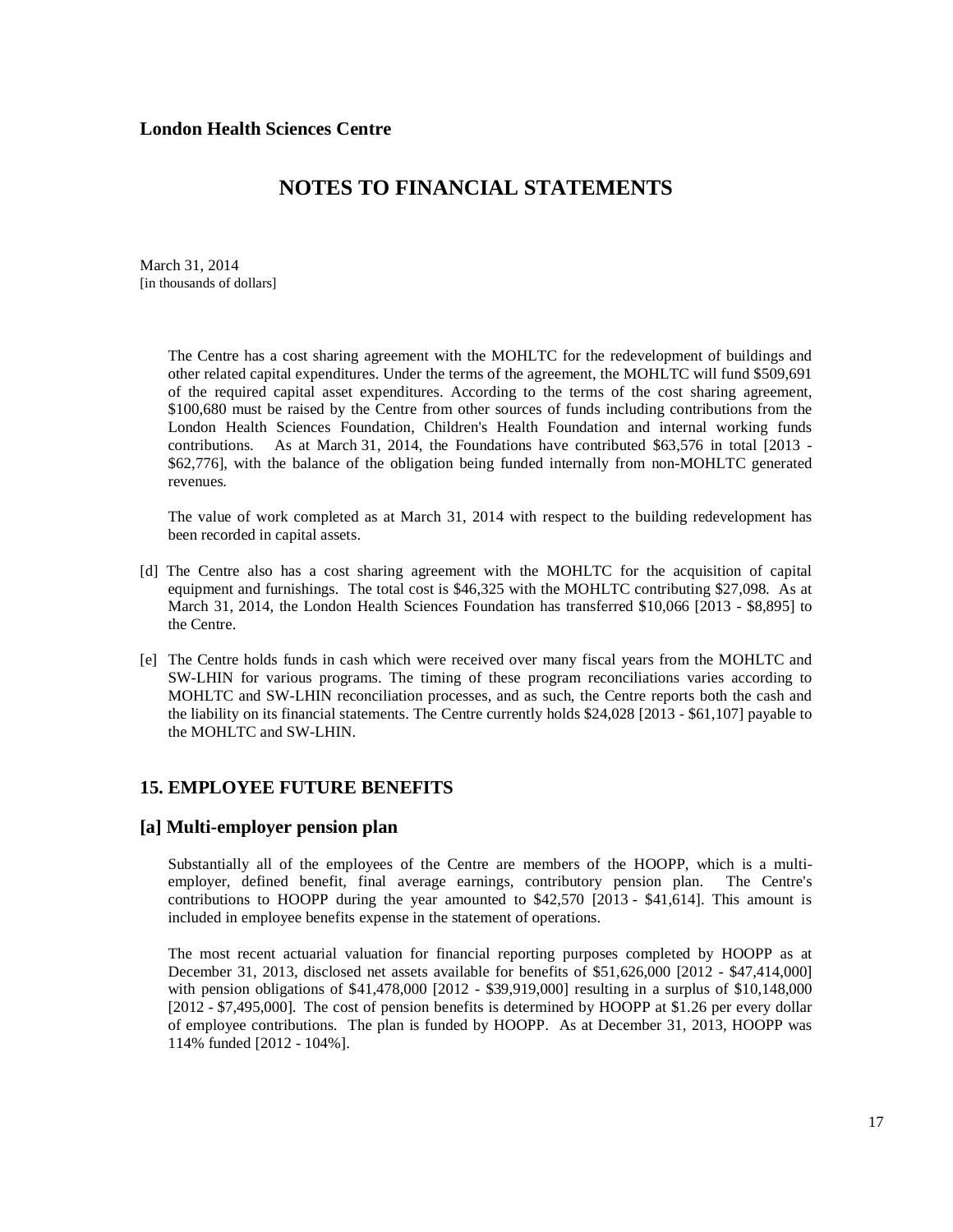March 31, 2014 [in thousands of dollars]

### **[b] Other employee future benefits**

The Centre provides post-retirement benefits of extended health coverage, dental and semi-private insurance. The most recent actuarial valuation for financial reporting purposes was completed by the Centre's independent actuaries as at March 31, 2013. The accrued obligations for all other employee future benefits, based on amounts determined by independent actuaries, are \$23,863 as at March 31, 2014 [2013 - \$21,104].

 The significant actuarial assumptions adopted in measuring the Centre's accrued benefit obligations for the other employee future benefits are as follows:

|                                          | 2014    | 2013 |
|------------------------------------------|---------|------|
|                                          |         |      |
| Discount rate                            | $4.3\%$ | 3.6% |
| Future general inflation increase        | $2.0\%$ | 2.0% |
| Executive supplementary pension increase | $2.0\%$ | 2.0% |
| Health care inflation increase           | 5.6%    | 5.9% |

 The health care inflation increase is expected to decrease to an ultimate rate of 2.9% in 2032 and thereafter. Benefits paid during the year were \$747 [2013 - \$685]. These obligations are funded in the year they are paid out.

The following table presents information related to the Centre's post-retirement benefits as at March 31, 2014, including the amounts recorded on the statement of financial position, and components of net periodic benefit cost:

|                                          | 2014    | 2013    |
|------------------------------------------|---------|---------|
|                                          | S       |         |
| <b>Accrued benefit obligation</b>        |         |         |
| Balance at beginning of year             | 29,427  | 24,680  |
| Current service cost                     | 1,538   | 1,102   |
| Interest cost                            | 1,047   | 1,001   |
| Benefits paid                            | (1,338) | (1,374) |
| Plan amendment                           | 656     | 3,102   |
| Actuarial loss (gain)                    | (2,531) | 916     |
| Balance at end of year                   | 28,799  | 29,427  |
| Unamortized net actuarial loss           | (4,936) | (8,323) |
| <b>Employee future benefit liability</b> | 23,863  | 21,104  |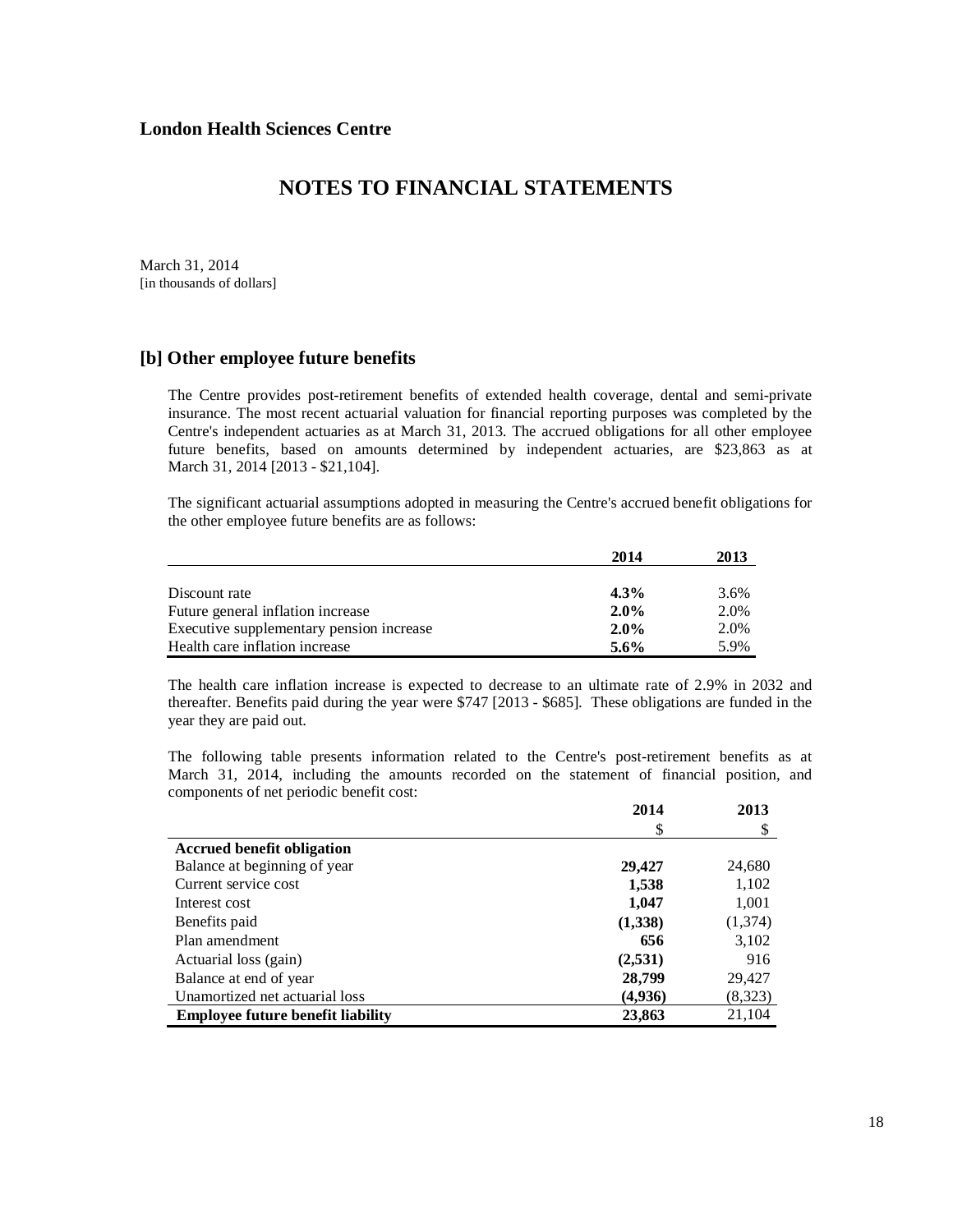March 31, 2014 [in thousands of dollars]

> Unamortized actuarial losses (gains) are amortized over the expected average remaining service life of employees. The Centre's benefit plan expense was as follows:

|                          | 2014  | 2013  |
|--------------------------|-------|-------|
|                          |       |       |
| Current service cost     | 1,538 | 1,102 |
| Interest cost            | 1,047 | 1,001 |
| Plan amendment           | 656   | 3,102 |
| Amortization of:         |       |       |
| Actuarial loss           | 856   | 766   |
| Net benefit plan expense | 4,097 | 5,971 |

The Centre has an obligation for accumulating non-vesting sick pay benefits for certain employee groups. These benefits are paid out upon an illness or injury-related absence. Sick pay benefits expensed during the year were \$10 [2013 - \$32].

### **16. RELATED ENTITIES**

Amounts due from related entities in the Centre's financial statements are as follows:

|                                                           | 2014   | 2013   |
|-----------------------------------------------------------|--------|--------|
| London Health Sciences Centre Research Inc. [a]           | 7,815  | 11,493 |
| London Health Sciences Foundation [b]                     | 2.296  | 840    |
| Academic Medical Organization of Southwestern Ontario [c] | 13.950 | 14,378 |
|                                                           | 24,061 | 26.711 |

### **[a] London Health Sciences Centre Research Inc. ["LHSCRI"]**

LHSCRI is incorporated without share capital under the laws of Ontario. The Centre entered into an agreement with St. Joseph's Health Care, London ["SJHC"], Lawson Research Institute, and LHSCRI to form a Board to conduct joint research activities as the Lawson Health Research Institute. Each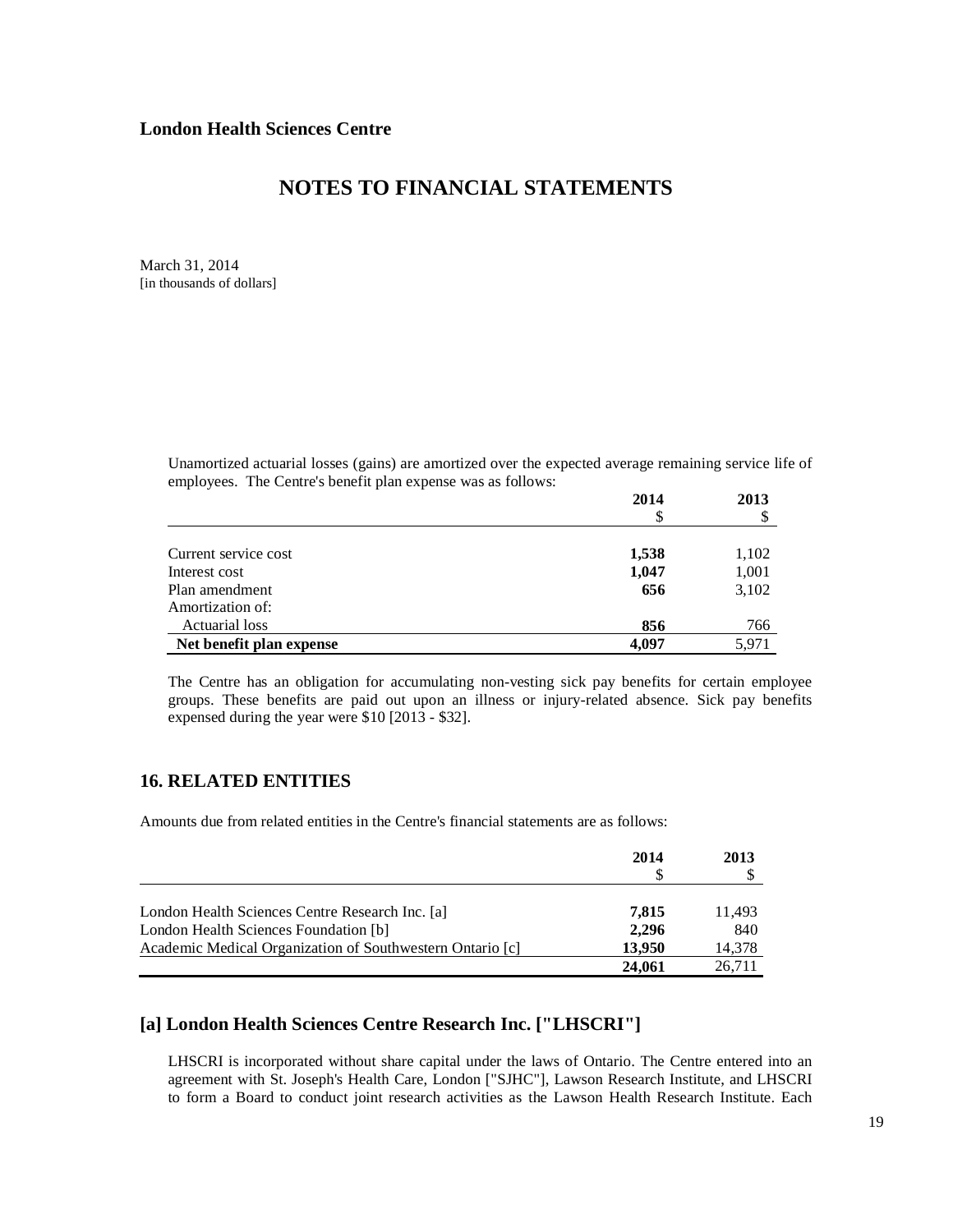## **NOTES TO FINANCIAL STATEMENTS**

March 31, 2014 [in thousands of dollars]

venturer continues to account for costs independently.

The Centre provided approximately \$459 [2013 - \$459] in funding to LHSCRI to assist with the operations of LHSCRI. In addition, facilities and certain administrative functions are provided at no cost to LHSCRI.

 LHSCRI relies on the Centre to provide payroll and other administrative support and reimburses the Centre for costs incurred on its behalf. During the year, LHSCRI made payments of \$353 [2013 - \$350] to the Centre for sharing of infrastructure costs.

Included in the amounts due from LHSCRI is \$4,726 [2013 - \$4,900], the disbursement of which is at the discretion of the Centre.

### **[b] London Health Sciences Foundation [the "Foundation"]**

The Foundation is incorporated without share capital under the laws of Ontario. The Foundation relies on the Centre to provide payroll, facilities and other administrative support and reimburses the Centre for costs incurred on its behalf.

During the year, the Foundation contributed funds to the Centre for capital, patient care, education and research needs of the Centre as set out below:

|              | 2014<br>\$ | 2013<br>\$ |
|--------------|------------|------------|
|              |            |            |
|              |            |            |
| Capital      | 2,188      | 5,395      |
| Patient Care | 1,276      | 1,069      |
| Education    | 508        | 773        |
| Research     | 169        | 47         |
|              | 4,141      | 7,284      |

The Centre also has an agreement to lease its parking facilities to the Foundation through lease and sublease arrangements and a management agreement with the Foundation whereby the Centre was appointed manager of the parking facilities. The Centre recorded revenue of \$12,472 [2013 - \$11,867] related to these agreements during the year.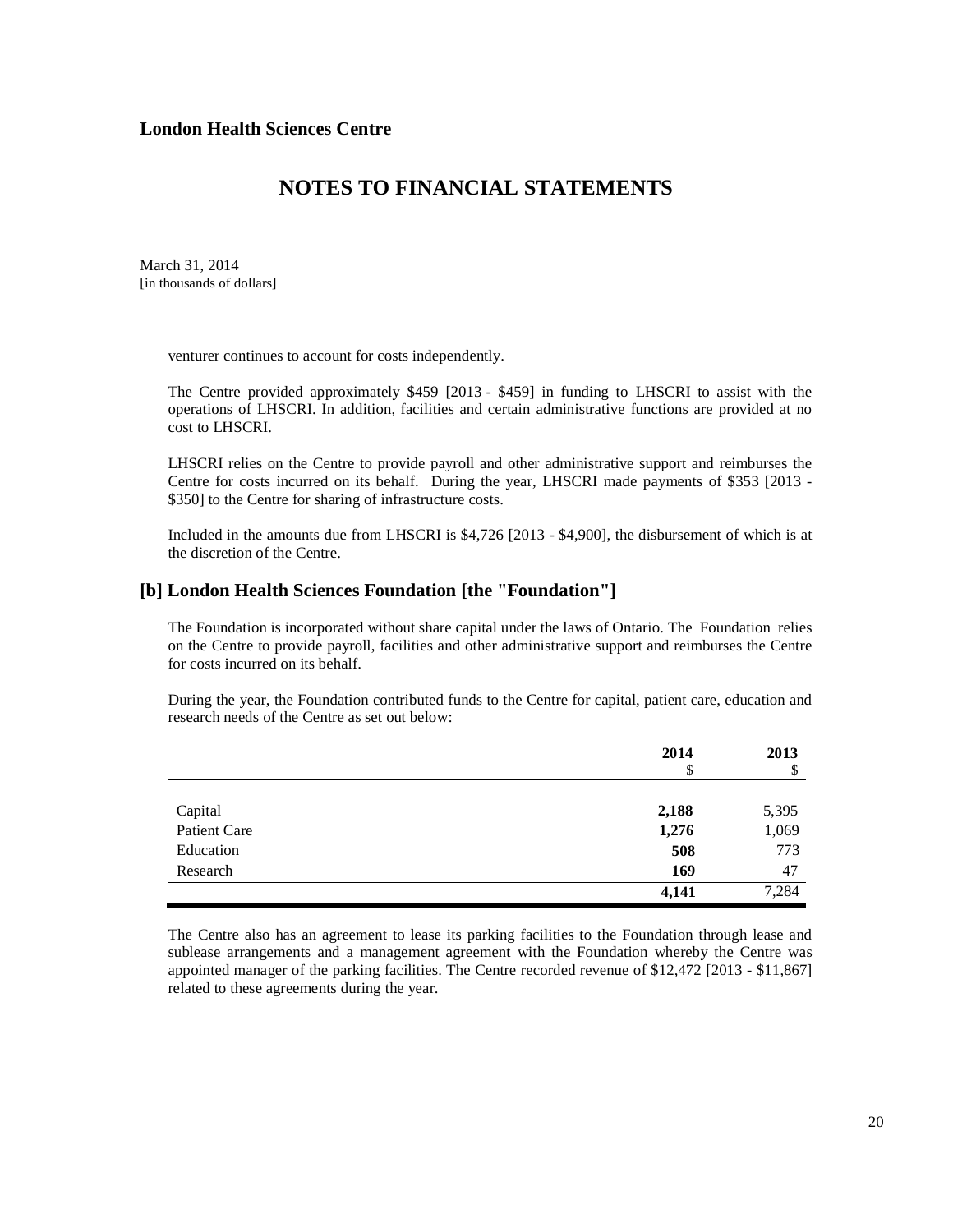March 31, 2014 [in thousands of dollars]

### **[c] Academic Medical Organization of Southwestern Ontario ["AMOSO"]**

AMOSO is an unincorporated association and its members include: the Clinical Teachers' Association of Western University; Western University; the Centre; and SJHC. The members are concerned with medical education, basic and applied health research, and the provision of clinical services to the population served by the Centre.

The Centre has a working agreement with AMOSO whereby funding is collected and administered by the Centre on behalf of AMOSO.

### **[d] Healthcare Materials Management Services ["HMMS"]**

HMMS is an unincorporated joint venture ["JV"] between the Centre and SJHC, created to consolidate purchasing, warehousing, distribution and payment processing functions and to provide similar services to other healthcare institutions. Operating costs are allocated to the Centre and SJHC based on a pre-determined cost-sharing formula and expensed to operations as a purchased service. The Centre accounts for this JV using the modified equity basis of accounting *[note 17].*

HMMS has bank credit facilities consisting of a \$10,000 operating line of credit. The Joint Venture Agreement restricts each partner's maximum credit liability based upon the partner's utilization of the JV. As at March 31, 2014, the Centre had provided a guarantee for up to \$8,000 in support of the \$10,000 operating line of credit. In the event that HMMS is unable to fulfill its debt obligations, the Centre will be responsible for the guaranteed amount. As at March 31, 2014, HMMS had not drawn on its operating line of credit [2013 - nil].

### **[e] London Laboratory Services Group ["LLSG"]**

The Centre and SJHC entered into a JV to consolidate all laboratory services and provide all laboratory and pathology services to the Centre and SJHC in their delivery of patient care. The Centre accounts for this JV using the modified equity basis of accounting *[note 17].*

The services purchased from LLSG for the year ended March 31, 2014 were \$42,344 [2013 - \$40,814].

## **[f] Information Technology Purchased Services**

Information Technology Purchased Services is an unincorporated JV established to develop and operate a shared electronic health information management system across the region. Purchased services include information systems related to electronic patient records, picture archiving and communication, and general ledger applications. The Centre accounts for this JV using the modified equity basis of accounting *[note 17].*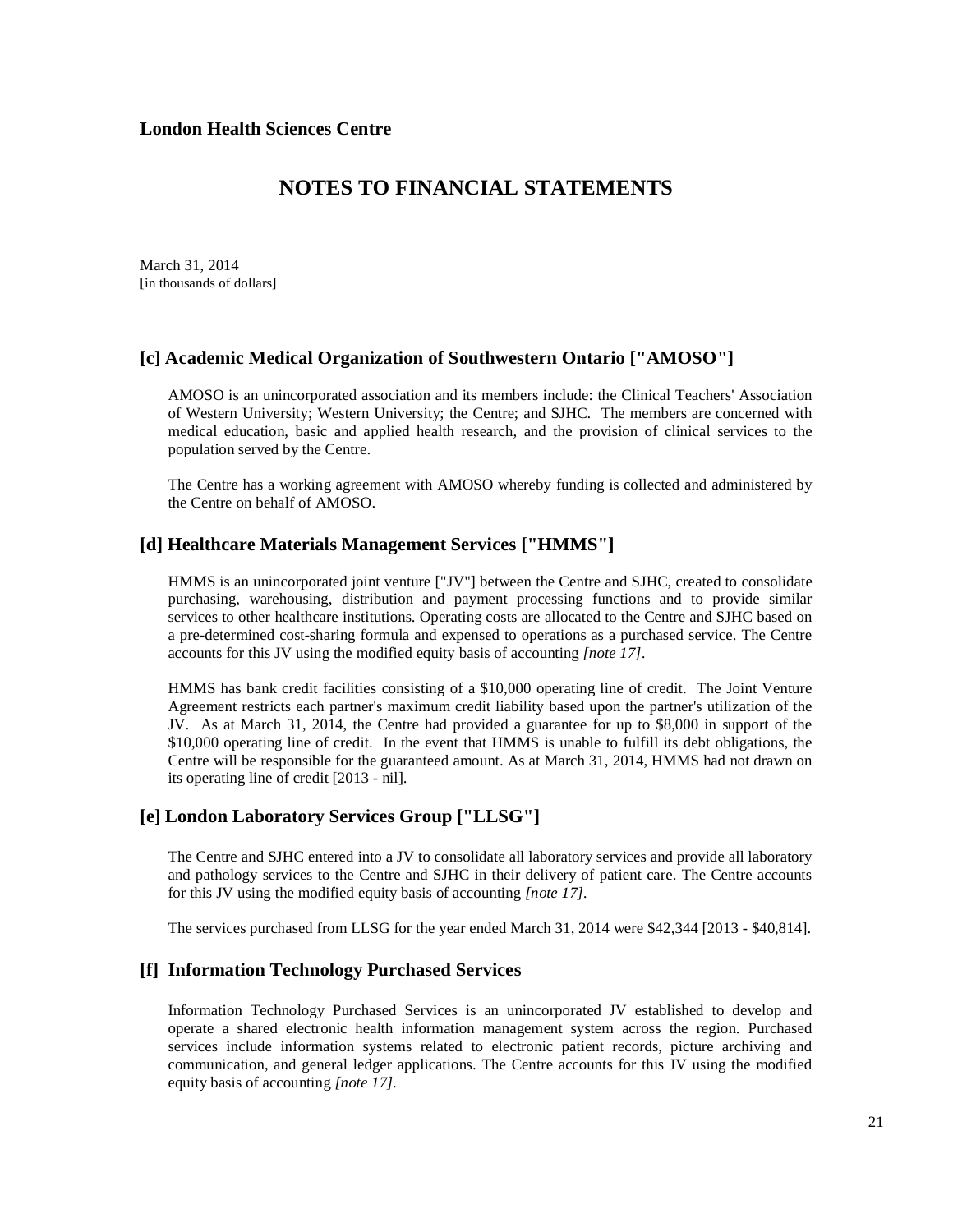## **NOTES TO FINANCIAL STATEMENTS**

March 31, 2014 [in thousands of dollars]

> Information Technology Purchased Services relies on the Centre to provide payroll, facilities and other administrative support, and reimburses the Centre for costs incurred on its behalf. During the year, the Centre incurred total operating costs of \$9,399 [2013 - \$8,360] on behalf of Information Technology Purchased Services. As at March 31, 2014, Information Technology Purchased Services owed \$456 [2013 - \$886] to the Centre with respect to these costs. The Centre paid \$1,788 [2013 - \$1,989] to Information Technology Purchased Services for the Centre's share of operating costs during the year.

### **[g] Western ProResp Inc.**

Western ProResp Inc. was incorporated as a JV between the Centre and a third party for the purposes of providing home care services to clients in Middlesex and Elgin Counties. The Centre has a 50% interest in Western ProResp Inc., and accounts for this JV using the modified equity basis of accounting *[note 17].*

### **17. INVESTMENT IN JOINT VENTURES**

The Centre has entered into the following joint ventures, which are accounted for on the modified equity basis of accounting as follows:

|                                                                | 2014  | 2013  |
|----------------------------------------------------------------|-------|-------|
|                                                                |       |       |
|                                                                |       |       |
| Investment in Western ProResp Inc.                             | 2,353 | 2.222 |
| Investment in HMMS                                             | 1,913 | 1,302 |
| Investment in LLSG                                             | 3,005 | 3.226 |
| <b>Investment in Information Technology Purchased Services</b> |       |       |
|                                                                | 7.271 | 6.750 |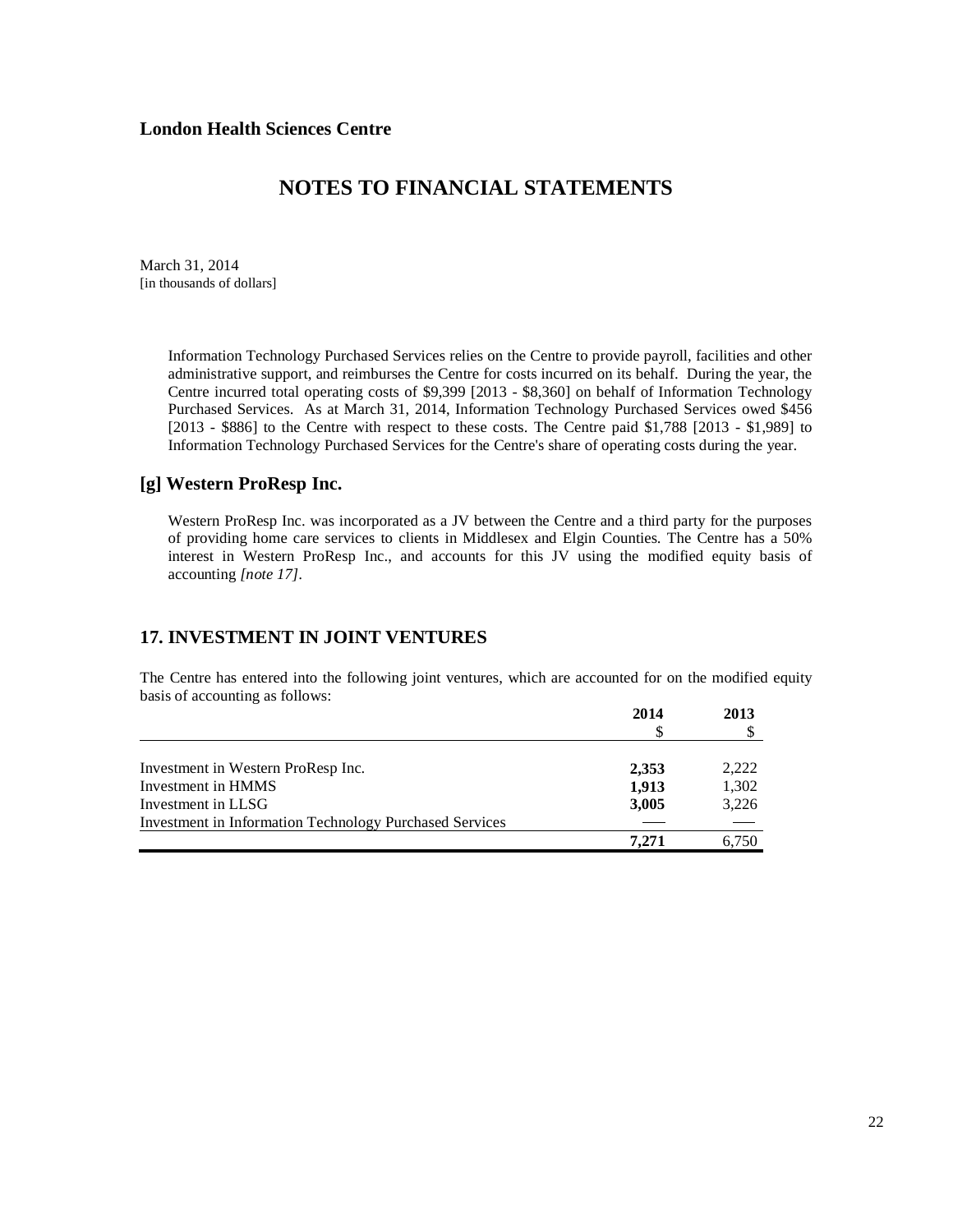March 31, 2014 [in thousands of dollars]

The Centre's share of the joint ventures' assets, liabilities, operations and cash flows are as follows:

|                                                                                            |             | 2014        |                    |
|--------------------------------------------------------------------------------------------|-------------|-------------|--------------------|
|                                                                                            | <b>LLSG</b> | Other       | <b>Total</b>       |
|                                                                                            | \$          | \$          | \$                 |
|                                                                                            |             |             |                    |
| Centre's share of current year revenue                                                     | 51,365      | 11,635      | 63,000             |
| Centre's share of current year expense                                                     | (52, 394)   | (11, 735)   | (64, 129)          |
| Centre's share of current year net loss                                                    | (1,029)     | (100)       | (1,129)            |
|                                                                                            |             |             |                    |
| Centre's share of total assets                                                             | 3,731       | 32,641      | 36,372             |
| Centre's share of total liabilities                                                        | 560         | 29,641      | 30,201             |
|                                                                                            |             |             |                    |
|                                                                                            |             |             |                    |
| Centre's share of cash provided by operating activities                                    | 460         | 1,973       | 2,433              |
| Centre's share of cash used in investing activities                                        | (806)       | (906)       | (1,712)            |
| Centre's share of cash provided by financing activities                                    | 346         | 743         | 1,089              |
| Centre's share of cash provided by operating, investing                                    |             |             |                    |
| and financing activities                                                                   |             | 1,810       | 1,810              |
|                                                                                            |             |             |                    |
|                                                                                            |             |             |                    |
|                                                                                            |             |             |                    |
|                                                                                            |             | 2013        |                    |
|                                                                                            | <b>LLSG</b> | Other<br>\$ | <b>Total</b><br>\$ |
|                                                                                            |             |             |                    |
|                                                                                            | 53,647      | 12,188      | 65,835             |
| Centre's share of current year revenue                                                     | (54, 621)   | (12,066)    | (66, 687)          |
| Centre's share of current year expense<br>Centre's share of current year net income (loss) | (974)       | 122         | (852)              |
|                                                                                            |             |             |                    |
| Centre's share of total assets                                                             | 3,954       | 36,656      |                    |
| Centre's share of total liabilities                                                        | 569         |             | 40,610             |
|                                                                                            |             | 34,396      | 34,965             |
|                                                                                            | (173)       | (186)       | (359)              |
| Centre's share of cash used in operating activities                                        | (960)       |             |                    |
| Centre's share of cash used in investing activities                                        |             | (247)       | (1,207)            |
| Centre's share of cash provided by (used in) financing<br>activities                       | 1,133       | (76)        | 1,057              |
| Centre's share of cash used in operating, investing and                                    |             |             |                    |

Other includes Western ProResp Inc., HMMS and Information Technology Purchased Services.